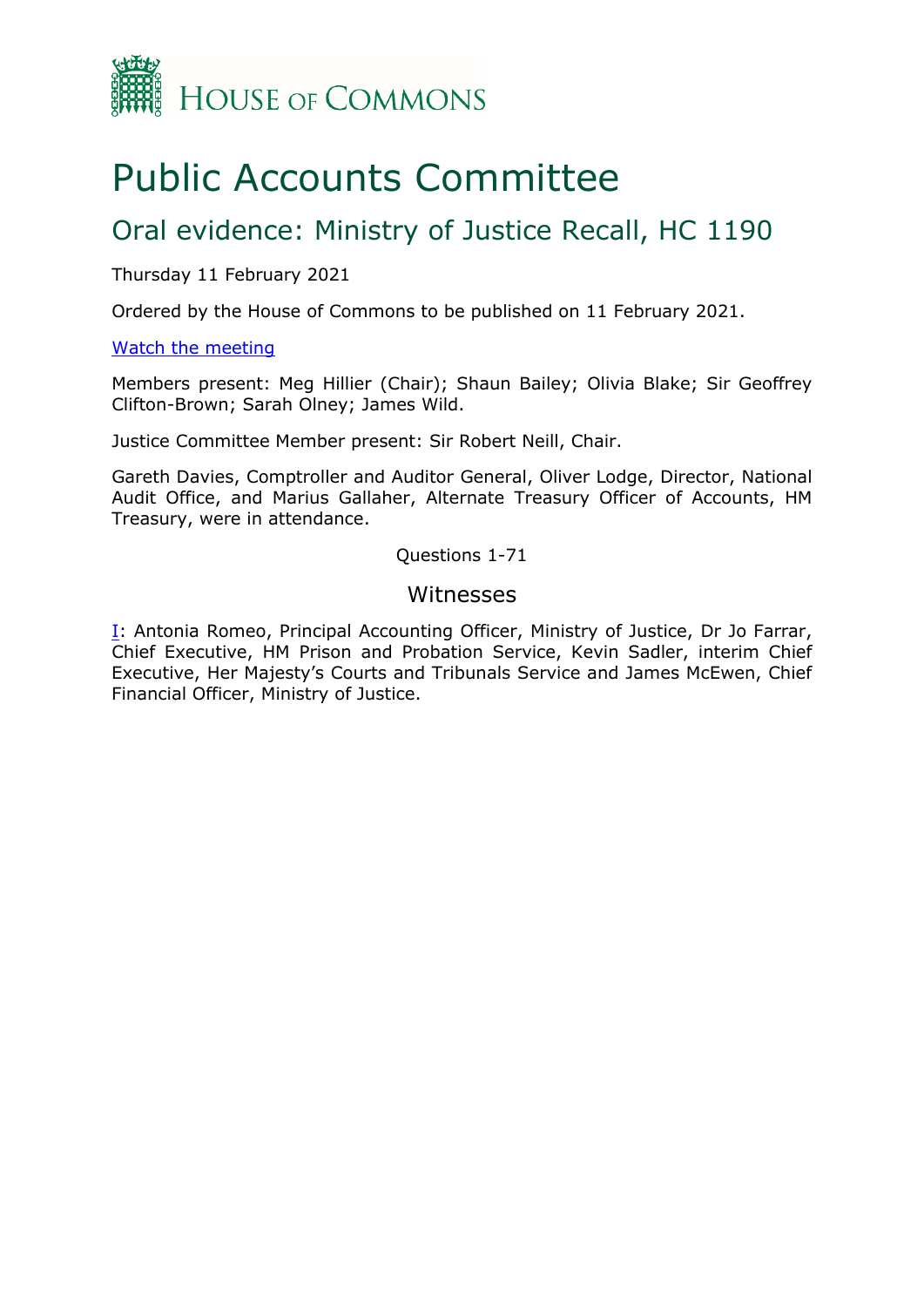

### Examination of witnesses

<span id="page-1-0"></span>Witnesses: Antonia Romeo, Dr Jo Farrar, Kevin Sadler and James McEwen

**Chair:** Welcome to the Public Accounts Committee on Thursday 11 February 2021. We are here today to talk to senior officials at the Ministry of Justice and its arm's length bodies about a number of the challenges that that Department faces.

We are delighted to welcome Antonia Romeo, the permanent secretary she is new, having been in post for about six weeks—at the Ministry of Justice, to lead her team. We also have Dr Jo Farrar, chief executive of Her Majesty's Prison and Probation Service; Kevin Sadler, chief executive of Her Majesty's Courts and Tribunals Service, who is also new in post, having replaced Susan Acland-Hood recently; and James McEwen, chief financial officer at the Ministry of Justice—for good reason, because a lot of the challenges that the Ministry faces are financial as well as very practical.

There is pretty much nothing that is not moving in the Ministry of Justice. It has been an issue of concern for us as a Committee for some time simply because of the challenges it faces, let alone how any of them are being dealt with. I ask Sir Geoffrey Clifton-Brown to please kick off.

Q1 **Sir Geoffrey Clifton-Brown:** Good morning, Ms Romeo. You have had a glittering career. You have been consul general in the USA, and you were the permanent secretary at the Department for International Trade just when it was beginning to really hit the crest of a wave in negotiating free trade agreements. It was a slightly surprising move to become permanent secretary of the MOJ. Were we right to have been surprised?

*Antonia Romeo:* First, thank you very much for inviting me and colleagues here today, in my fourth week in post. I think not, because as the Committee knows more than almost anyone else, this Department is where we do some of the most important things affecting the public crucial social justice issues; it was an opportunity, having spent 12 years of my career in this Department and its predecessor Departments, that I couldn't resist. It is also incredibly important work and it is a real privilege to be appointed to this job.

Even in the short time I have been in post, I have already seen the unbelievable work that staff in the MOJ, prisons, probation, courts, HQ and all our agencies, working with partners across the CJS, have done during this pandemic to keep the public safe. It is extraordinary, so I feel very privileged to be part of the team.

Q2 **Sir Geoffrey Clifton-Brown:** Apart from the three big issues that we are going to cover this morning—courts, prisons and probation—in the very short time that you have been in post, what big issues have you identified in the Ministry of Justice, some of which have been a continuing theme for this Committee, that need your great attention? It seems like your Ministry is like a series of spinning plates: you have to keep them spinning so that they do not drop to the floor and smash.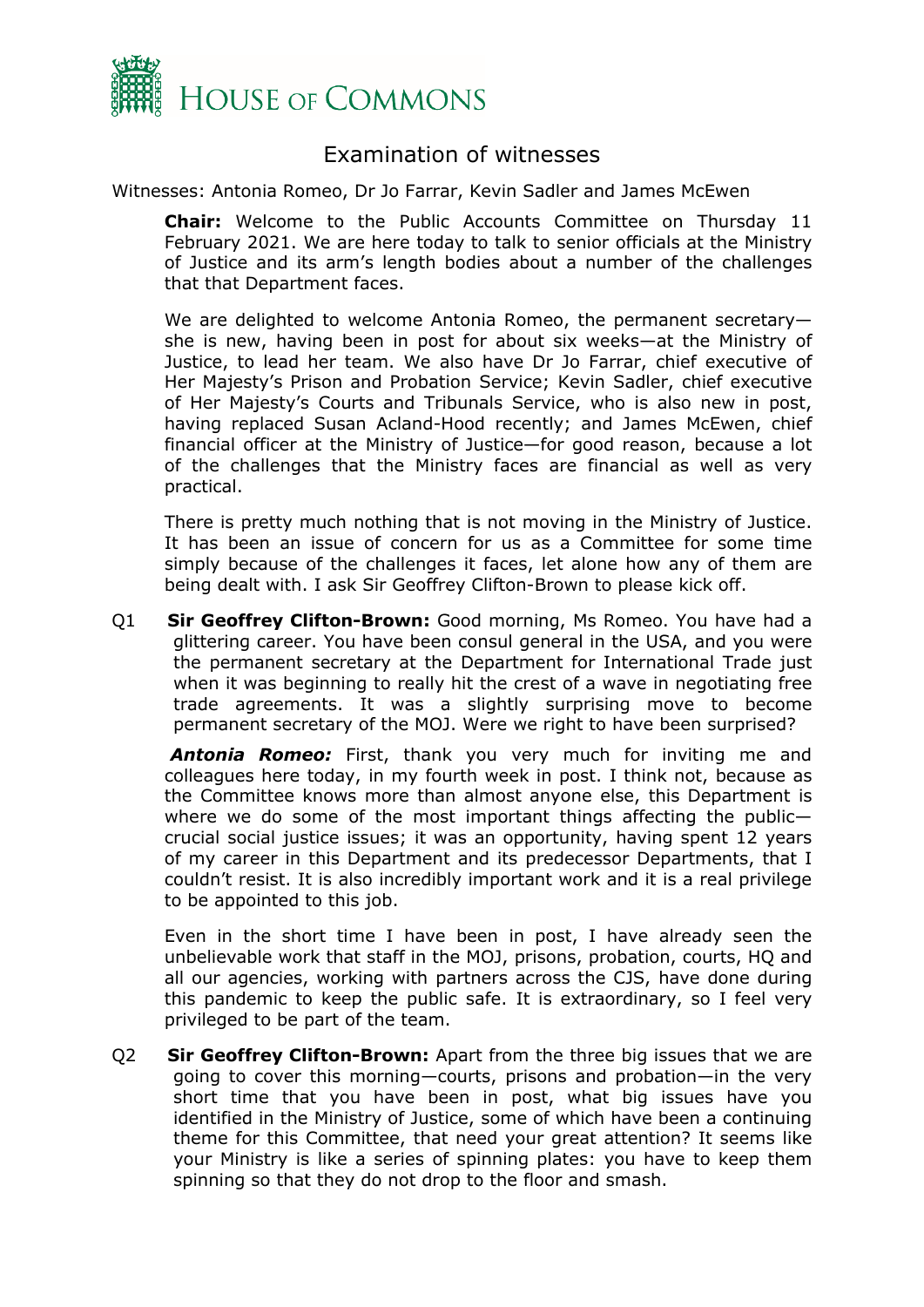

*Antonia Romeo:* I think that is an excellent point. Obviously, one of the major issues is the sheer amount of work going on. We have a large number of programmes—we actually have 15 now on the GMPP. There are the particular ones that you have referred to already. There is a large amount of really important change happening, and ensuring that we have the right challenge and scrutiny across all those programmes—assurance above the programmes, working very closely with the IPA—is going to be essential, and that is going to be a big part of my focus.

Obviously, there will be a continued focus during the pandemic on keeping the justice system going, including the excellent work that I have already referred to, minimising the impact on prisons and probation and looking at courts' recovery and CJS recovery in particular.

I will be focusing quite a lot of my time on the capability of the Department. That is both planning for the SR21 and making sure we are going to get the resources we need in the future, and capability in areas like data, project delivery and contract management to make sure we can deliver what we need to do. Finally, as part of that capability, there are our people and their wellbeing. Like everybody, and like all public servants, they are obviously feeling the effects of the pandemic.

Q3 **Shaun Bailey:** Welcome, Ms Romeo. A few questions from me. First of all, can you update us on how many Covid-19 outbreaks there have been on the court estate so far?

*Antonia Romeo:* On outbreaks on the court estate, I might pass you quite quickly over to Kevin. The courts are in the community, essentially, so we don't really talk about outbreaks in a court, because it is people who live and work in the community who also work in a court.

As you know, early on we had to stop jury trials when we first went into lockdown, but we believe we were one of the very first countries to get jury trials up and running again. We have been doing a huge amount of work to ensure we are getting the system through. We have had a record number of sitting days in the family courts, and already, just before Christmas, our disposals in the Crown Courts were nearly at pre-pandemic levels. In terms of outbreaks, I am not sure exactly what you mean. I might ask Kevin whether there is anything to add on that point about staffing.

*Kevin Sadler:* Thanks, Antonia. It really depends on what you mean by "outbreaks". In the early days of the Covid pandemic, testing was very limited. There is not great data from that period. We can say that the incidence in court staff and the judiciary tracks the incidence in the general population. There is no evidence or indication that there is a greater number of cases in courts than in the general population.

Q4 **Shaun Bailey:** It would probably be helpful for Mr Sadler and Ms Romeo to clarify one thing. Where there had been a considerable number of cases in staff within particular courts or settings, do you have any data around that? That is what I meant in terms of "outbreaks". I don't know if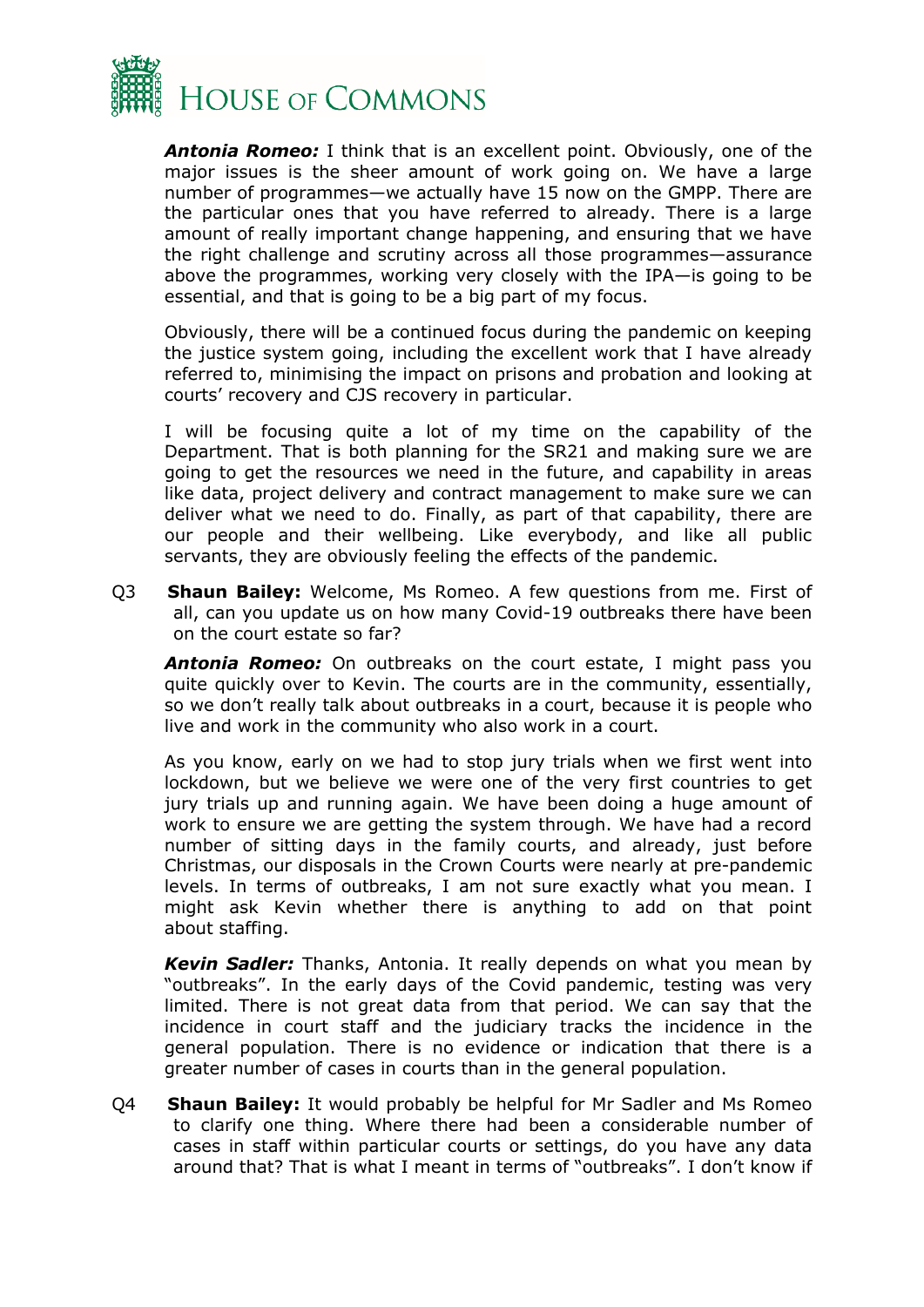

you have specific data around that at all.

*Antonia Romeo:* I will let Kevin comment on specific courts. Our Covidrelated absence rate in courts is under 2%. It does not feel as though it is at crisis levels, and it is being managed in the Courts Service. With the help of the £110 million that we have injected for supporting courts in this period specifically on Covid, we have recruited nearly 1,600 more staff. We are doing everything we can at the staffing end, to ensure the justice system continues to operate. Kevin, do you have any more points on staffing?

*Kevin Sadler:* I would just add that there are very few cases where transmission has been identified within the court estate itself. Obviously, our staff and users have lives outside the court, so there will be a lot of cases, as there are a lot of cases in the general population. The public health agencies that we work with are very comfortable with the arrangements that we have in place.

Q5 **Shaun Bailey:** Thank you. If I can, I want to turn a bit more to the court backlogs. The Crown Prosecution Service stated in June 2020 that it would take roughly 10 years to clear the current backlog. How big a risk is that to the administration of justice?

*Antonia Romeo:* I shall say a few things on that and then Kevin may want to come in. The first thing to say is that we published a strategy last year for what we were going to do to deal with the backlog. We have already injected  $£142$  million into upgrading courts and tribunals. We have the £110 million that I mentioned for Covid. That has gone into things like plexiglass, the new Nightingale courtroom of which there are 40 so far and there soon will be 60—and making courts Covid-safe.

As an example of where courts reform helps with what we need to do to address the pandemic and recovery, we have rolled out video hearings across many courts. We were running 20,000 remote hearings per week in recent months. A huge amount has been done already to ensure that we are in the best possible place. There is no doubt that although we are making some inroads—the magistrates courts, as you will know, are bringing down the backlog—this is very challenging for us.

Like every sector in the economy, the pandemic has had a massive impact. We are doing what we can, with the injection of new funding and the additional staff, as I mentioned, to ensure we are putting in place as much as possible to have Covid-safe courts, so we can have confidence in the courts. We want to get the flow-through going. We want to do that remotely. Where we need to, we have more jury trial rooms than we had before the pandemic. We are very focused on this, but I cannot pretend it is not a significant issue for us.

Q6 **Shaun Bailey:** I would like to understand where these measures actually take you. In October 2020, a report by Crest Advisory stated that on the current trajectory, even if we got back to pre-pandemic levels, we would be looking at cases increase by 10 times in the magistrates court, and the backlog would continue beyond 2024.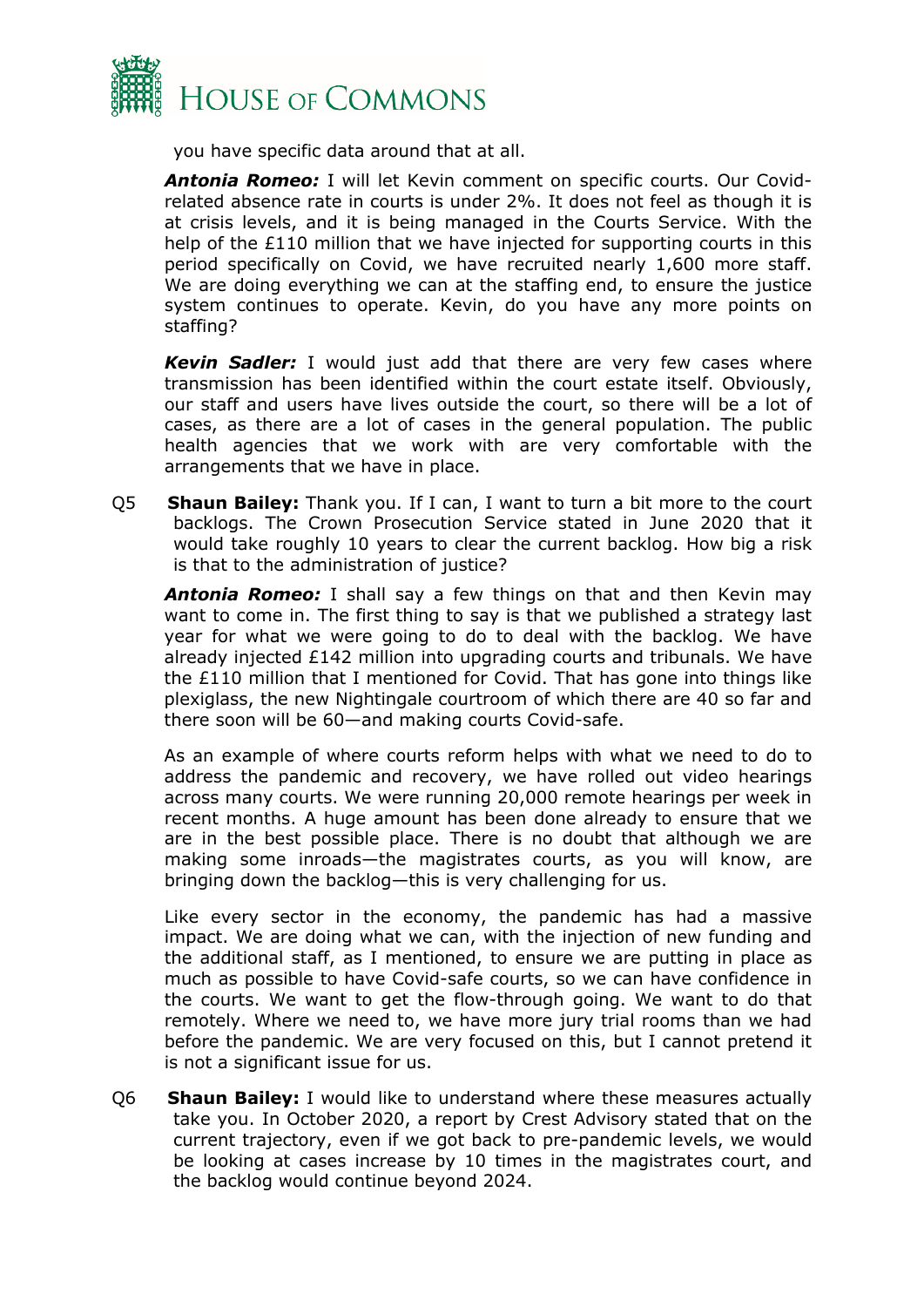

I suppose my question is this: where are you trying to get to? Are you trying to get to that pre-pandemic level? Are you trying to optimise that because even pre-pandemic there was still somewhat of an issue? I am just trying to understand where we are modelling that on.

*Antonia Romeo:* Obviously, one has to aim for the optimum level, if you like, of how long it takes for justice—for cases to go through the system in the same way that there are doctors' waiting times, for example.

Just before the pandemic, I think that backlogs had come down significantly. Obviously, we want to drive down and not only get back to that level but continue to drive down further. Equally, however, we can only do so in a way that is safe and with the constraints in the work that we have got.

The reason why we can't put precise numbers on it, which I know is frustrating, is that listing, of course, is a judicial function. Judges, magistrates and sentencers are prioritising those areas with the most vulnerable victims or where there is most need—the particular types of cases that we most want to get through and reduce the backlog in that space.

None the less, that situation combined with all sorts of functions—what we call demand, so the number of cases flowing in, and crime rates. All these things have an impact, so it is impossible to put a precise number on where you are going to be, in terms of the backlog, at any particular point in the future.

However, I can assure you that we have injected significant resourcing into this; we have got the staff and the rooms in place. And we are doing everything we can, working with sentencers and with the professions, to get the backlog down as quickly as possible in a safe way.

Q7 **Shaun Bailey:** That is somewhat reassuring to hear. However, I suppose that the point I am trying to get across is that even if we were back at pre-pandemic levels, we still will not have dealt with the backlog. Where do we go to? I appreciate that you cannot necessarily put a specific figure on it. However, from what we are hearing and from what I have read, it would sound as if we have got to exceed where we were.

I am curious to understand this. You have outlined a bit there, but how do we have a consistent strategy? I appreciate that we are in unprecedented times at the moment, but how do we keep that consistency going with that strategy to expand capacity? I ask that because it sounds like a capacity issue here. I am curious to understand that, because it sounds as if you will effectively really ramp up and even in spite of Covid continue that ramping-up process.

*Antonia Romeo:* Of course, capacity in the justice system is a range of things, so I do not think that capacity—how one says it is capacity constraints. As I say, we have more jury rooms available now than we had pre-pandemic. Sitting days is one element, the flowthrough is another element, judicial time—there are all sorts of things that feed into that. And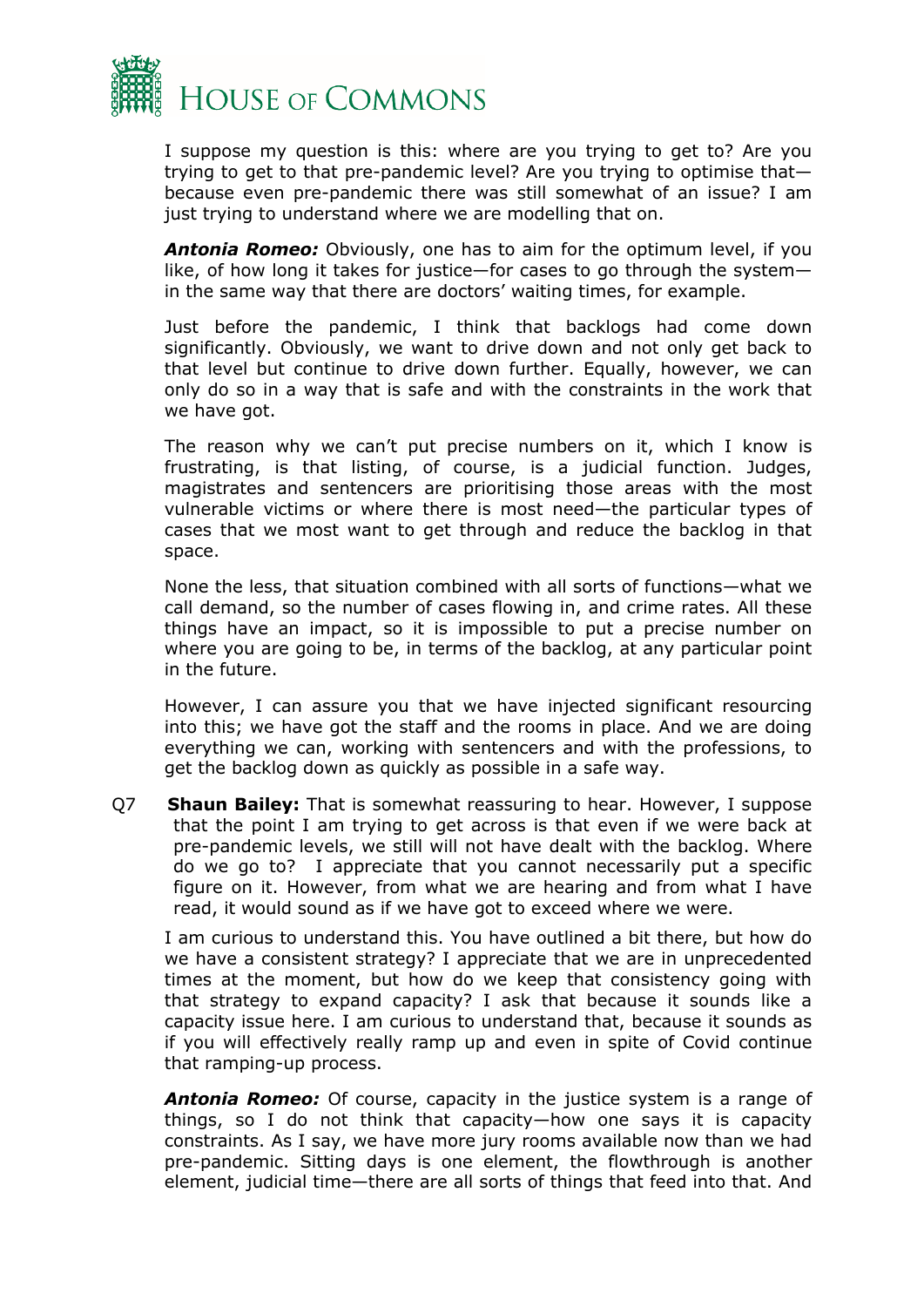

it's not a smooth and easy algorithm to understand, or to work out what it is.

The key thing that we can do is to spend the resource wisely in a way to lower the backlog. And going to the heart of your question, I want to reassure you that our view is not just to get back to where we were. We were already in a process of driving down those backlogs, and that is what we want to continue to do.

I should say, if I am allowed a slight segue, that this is absolutely what the courts reform programme is aimed at, because if you can get more of these online, once we have got the common platform rolled out across the country and across all jurisdictions, we are able to have a digital case file that people can access. This is the thing that is actually going to help us. It will increase productivity significantly and that will again help us to do the thing we need to do—to recover—which is why reform and recovery in this part of the justice system are essentially the same thing.

Q8 **Shaun Bailey:** I don't want to focus too much on the backlog, because I am sure that other colleagues will want to discuss that. I will turn my attention to how you collect data. Could you just talk me through the work that you are doing on collecting data and the impact of remote hearings on case outcomes?

*Antonia Romeo:* I might ask Kevin to say some things about impacts and evaluation, because obviously we have been doing some work on that.

A couple of things about data. You will have heard me say at the beginning that I want us to focus significantly on it in the Department: so, how do we collect data in different parts of the Department? Who are we getting that data from? What are the systems, and how do they talk to each other?

This will not be an overnight fix, because I can see that some of our systems that are currently collecting data are the same ones that were here when I was last in the Department six years ago. I want us to have a really good look at how we are getting all that data and bringing it together.

On impact, a couple of points from me, and then Kevin will have things to add. In particular, if you look at some of the areas where we have moved first for courts reform, for example—divorce is one and probate is another where we have got those online—we have seen that those are the places where we have not had any backlogs going up during the pandemic because they were online. That is a good example of how reform is going to help us to build resilience.

We have a 74% user satisfaction rate on those using the divorce system and an 86% satisfaction rate on those using the probate system. We feel that once you get the online solution right, once it is in and people are using it, and we are diverting people into using it, it significantly improves user satisfaction. Kevin may have some other comments to add on data.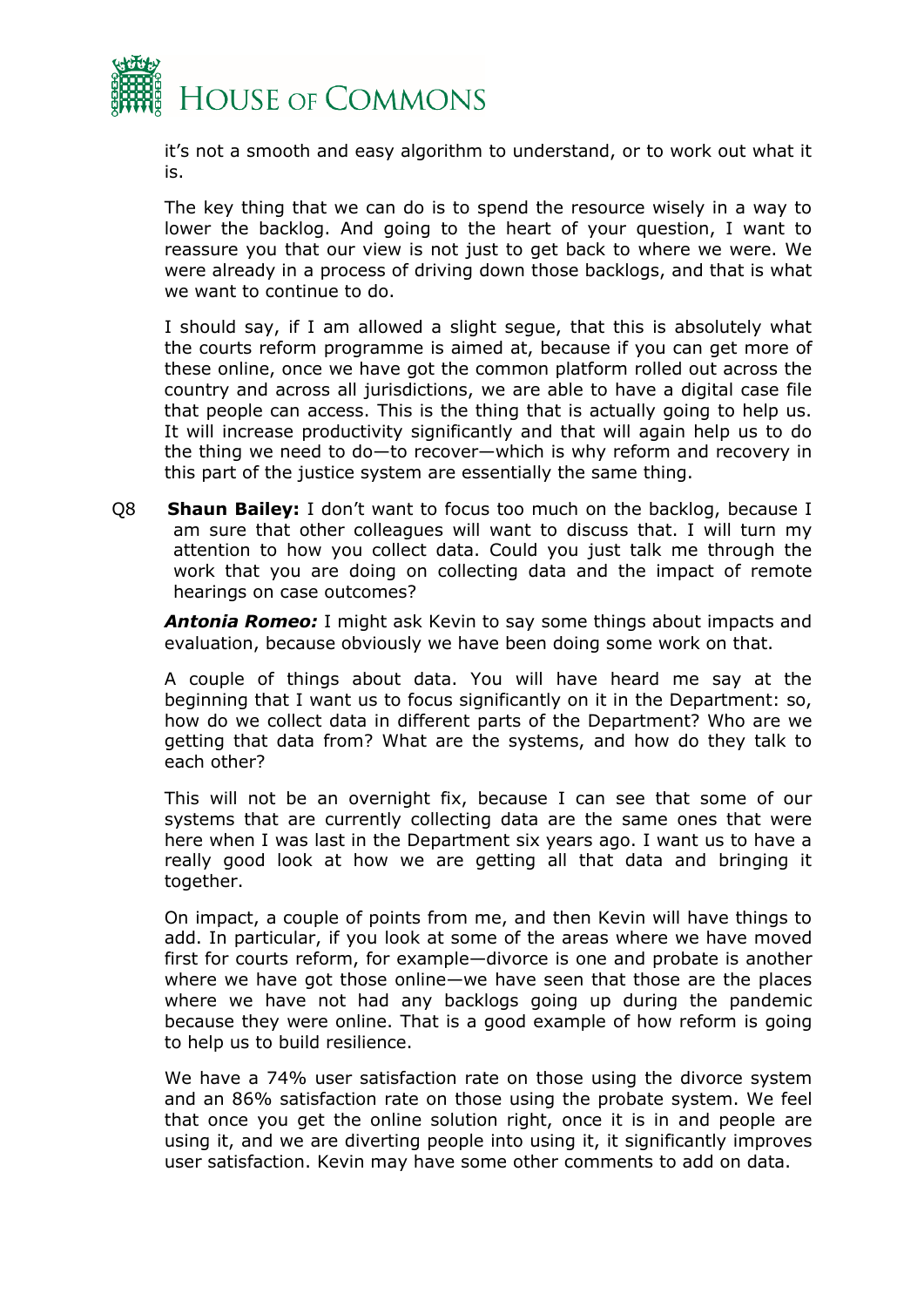

*Kevin Sadler:* I might just start by saying how proud I am of everybody who has put our remote hearing technology in place so rapidly during the pandemic. It has really kept justice going and enabled people in very difficult circumstances to have their case heard and to move on with their lives. I am really proud of that. We have been using remote hearings in all jurisdictions, with 71% of all hearings between May and December with at least one participant joining remotely.

We will be publishing a full set of data on remote hearings later this month, which will provide some really valuable information out there. Of course, there has been some external research on the use of remote hearings. Natalie Byrom did some work on civil, and the Nuffield Foundation did work on family, which has been incredibly helpful in refining the way we do things. We are commissioning our own research on remote hearings as well, and we have already had what we call an agile implementation review to make sure that we can develop and improve the key remote hearing processes. We virtually observed remote hearings. We had qualitative interviews with staff and legal professionals and judges, and so on, and we looked at all relevant external research.

As part of stage 2, we are going to do a full evaluation of the revised processes, and that is going to include user surveys and in-depth interviews with users, court and support staff, legal professionals, the judiciary and observers. That work is kicking off very shortly, and then we will be looking at the findings and publishing those following a peer review process later in the year. We are very committed to evaluating the effects of video hearings, but there is a lot of positive feedback in areas such as domestic abuse, and from legal professionals as well—including, I might say, some legal professionals who were rather more anxious about remote hearings prior to the pandemic than they are now. We have also had no cats appearing on our remote hearings so far.

Q9 **Shaun Bailey:** That is helpful information. Ms Romeo, you called out in particular the satisfaction rates in probate and family. Obviously, that is positive to hear, and it seems like data is becoming a focus, but as you roll this out more broadly across the justice system are you confident that you have the capacity to ensure a consistent approach to your data handling and data modelling? One of the pushbacks that we have certainly had is that that consistency at present is not there. What work are you doing to ensure that consistency is there when it comes to how you utilise and acquire data?

**Antonia Romeo:** That is a really good question. <sup>1</sup>After three and a half weeks, I suspect it is not as consistent as we might want it to be. I think that is perhaps what I should say. That is why I have made it already—I have discussed this with the Lord Chancellor—a big focus. We have to ensure that we are collecting the data. Consistency is crucial. The integrity of the data is crucial. How do the systems speak to each other? This is

<span id="page-6-0"></span><sup>&</sup>lt;sup>1</sup> CORRECTION: MoJ recommended clarification to the committee: "After three and a half weeks in post"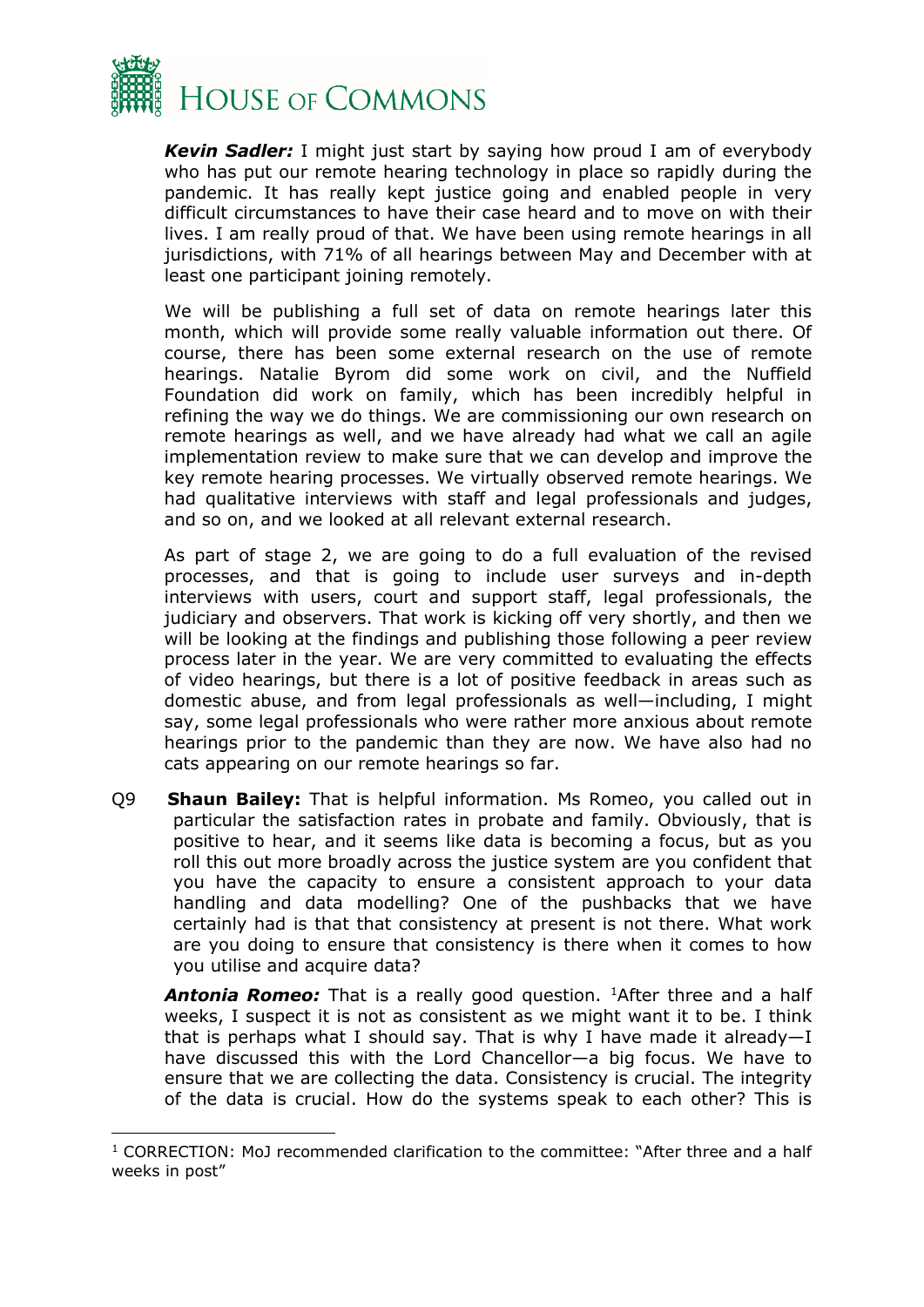

not, of course, just an MOJ issue, because we also have to make sure that our data is speaking to the data that the CPS has, and the data that the Home Office has, and other partners in the system.

What I think I can say is that I and the team are very seized of this and very focused on it. You mentioned data modelling. I think we have, by the way, some excellent data modellers already. We have some excellent analysts. I want to check that that capability is as strong and as large as I think it will need to be to do what we are going to need to do. As we bring data together and as Ministers make policy choices on the data that we are giving them, we have got to ensure that we have really high integrity and well-modelled data. That is probably what I will say on that at the moment.

Kevin has already set out how we have done a lot in this space already, in terms of seeking data from users. At the end of the day, we have got to be user driven and public driven. So, getting the data from them is absolutely crucial. How we do that and making sure that we are getting that from all the right sources, and how we use the data, is something that I am very focused on.

Q10 **Shaun Bailey:** That is somewhat helpful. I want to understand and to drill down into this a bit more. Permanent secretary, have you set any specific timetable on how you want to see these improvements and how they are going to be outlined? I know we have some data from Mr Sadler, but have you set any deadline of when you would like to see this come to fruition?

We have looked at the user experience more generally, but what about outcomes? That is another big thing that we are not perhaps talking about here—data around outcomes as a result of this. Could you drill down a bit more into the specific timeframes, what you are doing around outcomes, and also what you are doing on modelling?

*Antonia Romeo:* In terms of what I have done, I can tell you that in my second week, I had a two-and-a-half-hour session with the data and data modelling teams, to work out exactly where we get our data from, how it connects and what we are doing about it. I can assure you that I am very focused on this. As you may know, I am an economist, so this is going to be absolutely at the heart of what we are doing in the MOJ.

In terms of timeframes, a lot of this is about evaluation. For example, evaluation of the reform programme is something that we have been talking to Ministers about—when we are going to be announcing our evaluations. I know that is something that the Committee has expressed interest in recently. Kevin may want to say more about when we will be able to publish our evaluation framework, which is currently under discussion. That is going to be a crucial part of it.

Of course, it is not just evaluation of courts. I haven't yet set deadlines for when we are going to do that, because I am still discussing with the Lord Chancellor, the team and Ministers exactly what it is that we are trying to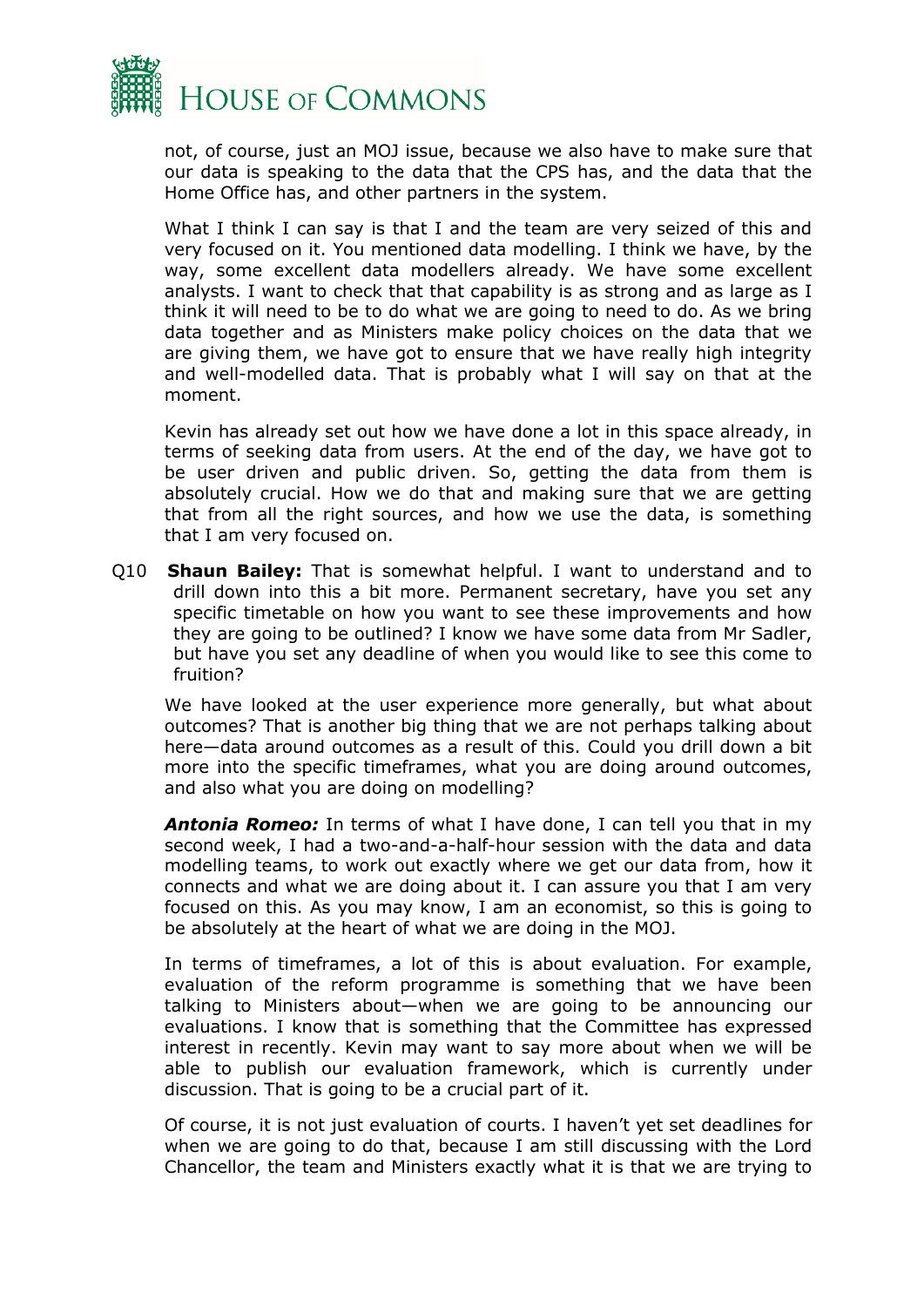

achieve. Frankly, we have a lot of data. What I am trying to work out is what the information is. Data collection for its own sake is not the thing we need. What we need is: what are the outcomes? What is the strategic benefit that we are trying to achieve with these programmes? What are the outcomes we are looking for? How are we going to know when we reach those outcomes? What is the best data that we can obtain and then model, in order to help us give Ministers the right data to make informed policy choices—evidence-based policy based on the data? Kevin might want to add something about timings of when we think we will be in a position to publish that.

Q11 **Chair:** Mr Sadler, we did raise this with your predecessor in quite some detail and I know that our sister Committee, through Sir Bob, has been raising some of these concerns as well. Some really precise dates would be very helpful.

*Kevin Sadler:* Right, okay. I don't have a precise date for the publication of the evaluation framework, which is an overall Ministry evaluation framework, but it is well advanced and moving forward. I don't think the Committee will be waiting long to see the overall evaluation framework, which is going to set out the overall methodological approach and the role of the judicial and academic advisory groups. We have already established an external academic advisory panel to advise the whole Department on how we do the evaluation and the framework will describe all the next steps. I don't think you are far away from that timetable, but I am afraid I haven't got a precise date for you today.

There is a massive commitment to evaluating the impact of the reform programme, including on outcomes. We have already launched our new strategic data platform. We launched that in mid-January, into the testing phase. That is designed to provide our analytical team with access to really good technology, with consistent storage and processing and analysis of our data. The point on consistency that was made a bit earlier will be addressed by that. We have also—

Q12 **Chair:** Mr Sadler, you are telling us that there is no answer. You did commission some research based on some of our previous work on this. You responded to that in October as work from the Legal Education Foundation. Here we are in February, and you are telling me that, despite that response in October about work that began two years or 18 months before that, you cannot give us dates. This is a programme that is ongoing. The change is beginning to happen, yet you are telling us that you do not have data to evaluate it.

*Kevin Sadler:* We are publishing a lot of data, including data on our reform services, on a regular basis. But what I am talking about here is the overall, full evaluation of the reform programme. I think we accept that we are behind time on this. There was a pandemic impact on this work, but we are not far away from publishing that full framework, and that is engaging the whole Ministry in doing that.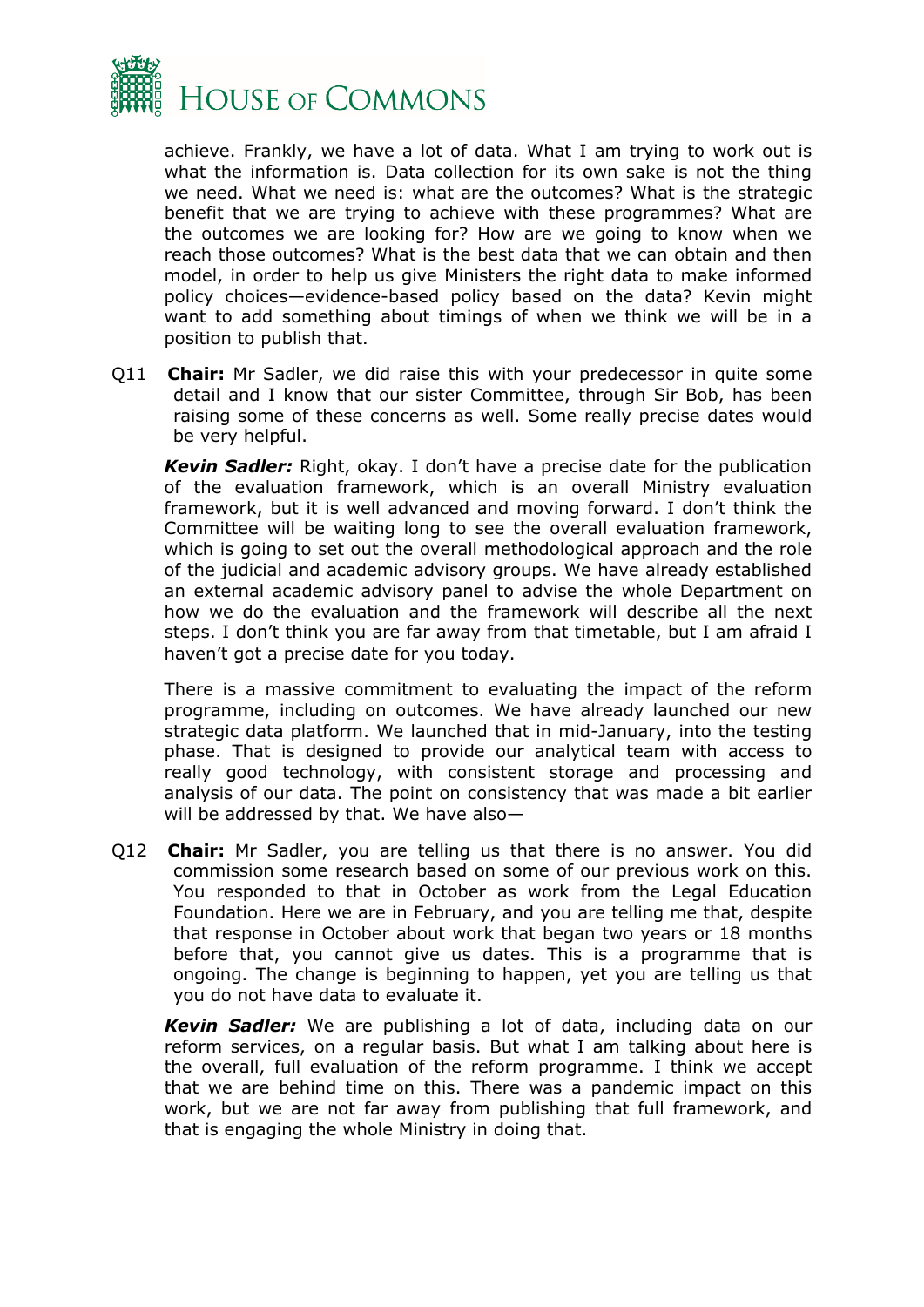

*Antonia Romeo:* Chair, could I just add something? We are very aware that the Committee has raised this before. The evaluation framework that Kevin referred to is something that we are actively working on. Obviously, we want to make sure it is closely aligned with outcomes, and we are discussing it with Ministers. We are committing to producing it soon. I am sorry that we don't yet have a date, but we know your high level of interest and we are very focused on it as well.

**Chair:** Thank you.

Q13 **Shaun Bailey:** You have talked a bit about outcomes. Can we go back to that for a minute? We have talked about ministerial decisions and ensuring policy is made in the right way as a result of correct data. What about for the service user? What about people interacting with HMCTS? What are your KPIs now? What are your desired outcomes there with regards to using this data?

*Antonia Romeo:* Kevin will know more about the detail of the KPIs, but the crucial thing is that reform is intended to ensure that those who are experiencing the justice system are interacting with a first-class public service. This is one of the original reasons for reform: it is quite difficult to find a first-class public service when so much of it is paper based, despite the excellent work of all the staff in the courts with the sentences and the rest of the system. We are looking to ensure that the justice system delivers the right outcome in a smart and user-focused way.

We have broken that down into a number of specific things that we are delivering—for example, end-to-end online service management of civil claims, the roll-out of the common platform, and the courts and tribunal service centres. There are a number of specific things, and all of them have KPIs attached to them. Some of those will be outputs—activities because they just have to be done, and some will be outcomes by design. Crucially, that will need the data from the users of the service to feed into that, but Kevin will have more detail.

*Kevin Sadler:* We already collect user satisfaction data for our online services, and we are immensely proud the high levels of user satisfaction with those services. For probate, there is 86% user satisfaction with digital applications. For civil money claims, it is 91% user satisfaction with digital applications. The user feedback in really important for our continuing to refine and improve our services. On probate, our user engagement has identified issues with the way in which we interact with HMRC on inheritance tax, which has led to improvements in the system. We are absolutely focused on the importance of the user feedback for developing and improving our services. Of course, all our services are developed through user engagement, so that we get clear and simple digital systems, rather than complicated forms full of legalese.

Q14 **Shaun Bailey:** Okay. I can see that. There is obviously more to the system than the examples you have mentioned, in terms of probate and the planning system. As I have said, my concern is that as you roll this out, are you going to be able to keep this up? I want to come back to this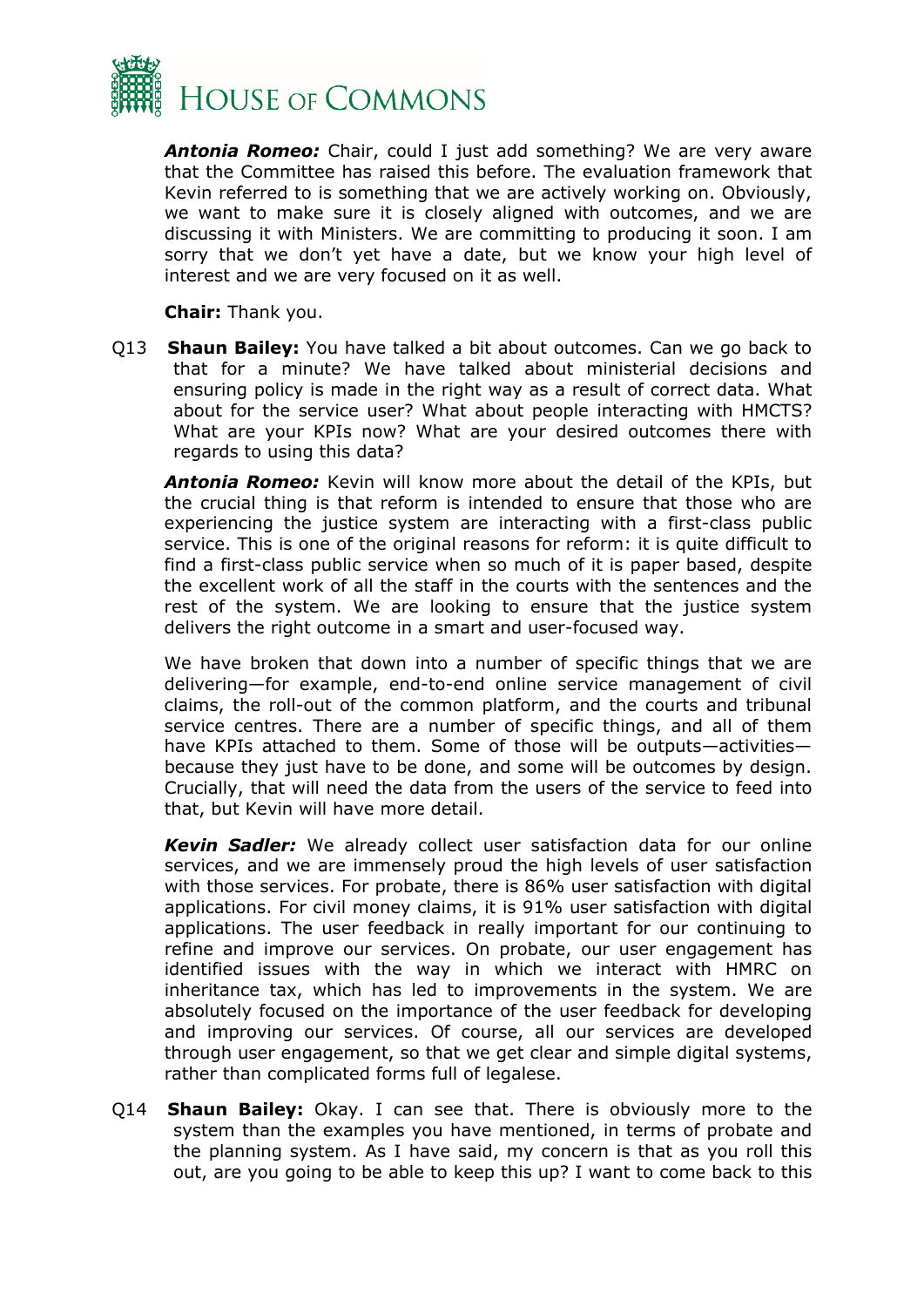

point, because I don't feel that I have had an answer. When we talk about outcomes, ultimately we are talking about the end service user members of the public and those people who need access to justice. I am conscious of how that translates. At the moment, I am not really very clear on what that looks like to the Department, in terms of how you are utilising this data.

I have a final question on this point. Obviously, there has been a significant amount of investment as part of the reform programme. Given the fact that at the moment there is somewhat of a lack of some basic data, are you confident that you can optimise the use of the money that has been given to ensure an effective user service? As I say, without those basic datasets, how are you going to be able to ensure that you are optimising the investment that has been given?

*Antonia Romeo:* We do have a number of datasets. I don't think that Kevin was saying that we didn't have the data. The thing we are pulling together is the full evaluation framework. You are right: we have to have KPIs. User satisfaction is crucial, but so also are a number of other KPIs, and that is what every accounting officer lives by: what is going to be delivered, by when?

I have spent quite a lot of time working with the finance team in HQ and the HMCTS team and looking at the deliverability of the programme. And we are doing this with the Cabinet Office and with HMT, to ensure that we can deliver the spend. Obviously, we have had a delay as a result of the pandemic. We don't think that will delay the end date, by the way, but it has meant we have brought some things on early, and we have to delay some other things. And we have tested quite hard the deliverability of the remaining parts of the programme, connected with the spend against that. I feel fairly confident, in the fourth week, about that deliverability, actually.

One of the things that one has to keep on is ensuring that you get the benefits out at the end. One of the things with these programmes is that sometimes you can focus a lot on delivering the programme, and the question is: did you secure the benefits? So that's something that Kevin and his team and I are talking about a lot: how can you make sure that you relentlessly focus on the benefits, as well as just getting the online service going and getting the costs in? I should say that we are, obviously, working closely with the MPRG, in the form of the IPA, and HMT on this, so they are assisting as well.

Q15 **Shaun Bailey:** Okay. Sorry, Chair, I said that was the last question, but what are the benefits, Ms Romeo? Talk me through that. What are the benefits to me as a user?

*Antonia Romeo:* It depends on which bit you are using, of course, but the common platform, for example, is going to have a single joined-up system underpinning physical hearings that enables courts, police and prosecutors to access and share all the relevant information about a case. It is going to mean seamless preparation in courtrooms; it is going to have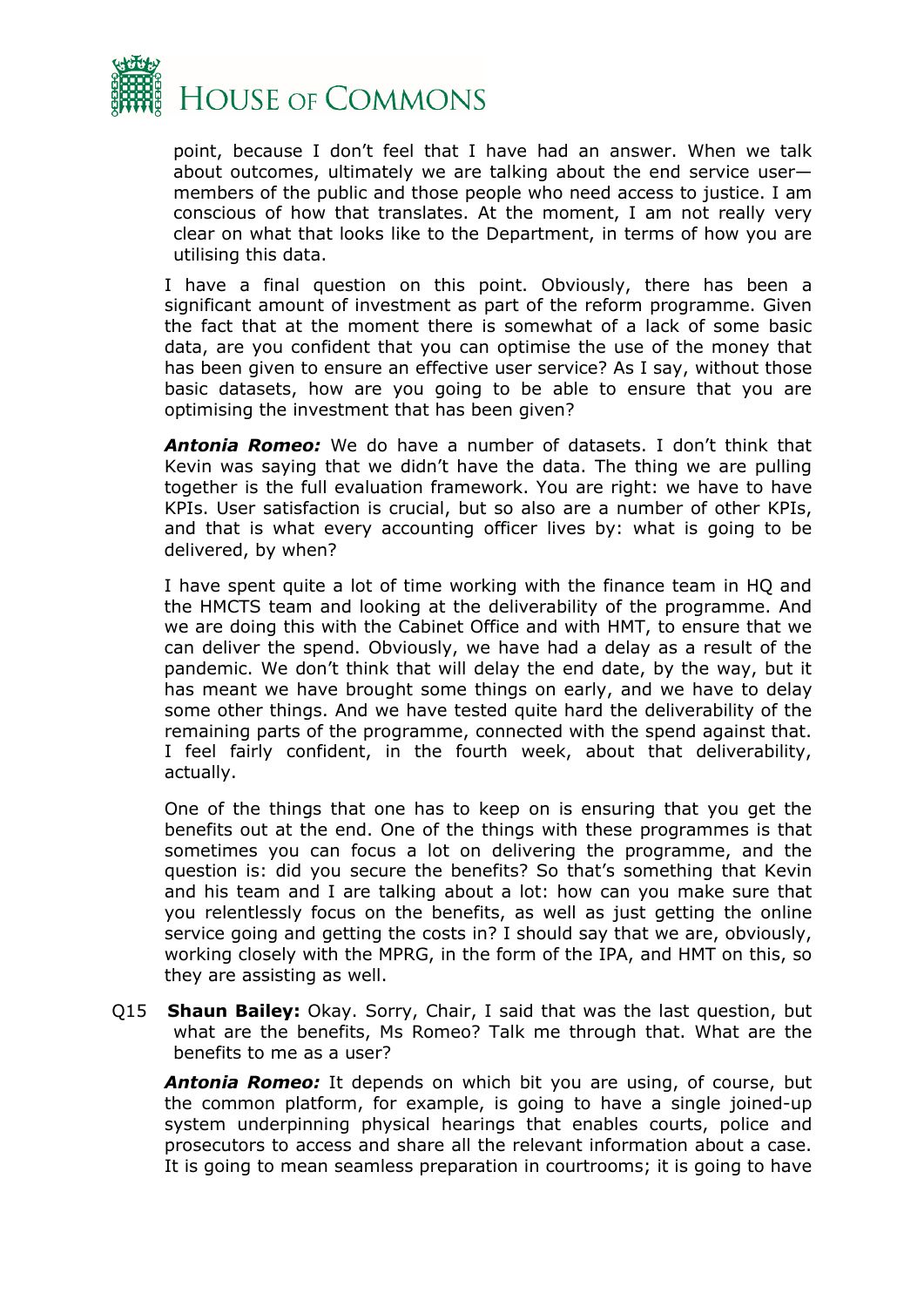

sharing of results. It is going to speed up the system. In a way, that is where we started this discussion: that is going to help the productivity of the system and get the whole thing going faster. That is good for everybody in the country.

On civil, an end-to-end online service for the management of civil claims is going to allow better information and increase the likelihood of success. It is going to digitise the accelerated process for, say, possession claims. So it is going to allow people to come to the system and find it easier to use; most people want to work online. And again, it will reduce delays in the system.

Obviously, family is another area, and we have very much focused in terms of rolling out things early. I think we have rolled out eight services so far, and Kevin can say more about which ones, but we have been focusing on those particularly where they want help: vulnerable people, for example. So the immigration service area is one of these.

It's about helping people to access justice in a smoother, easier and more user-friendly way because, obviously, oftentimes when people are accessing the justice system, it's at moments of high stress for them. So we are trying to make it easier for them to do so. Divorce is a classic example. I think we have taken something like 60%—sorry, we have taken six weeks out of the time to process a divorce. So if you are going through that very stressful process, that is a good outcome for you. So we can measure things like that, as well as asking whether you were happy, which, as you have heard, we have already done.

Finally, on the operating model, the Courts and Tribunals Service centres to centralise the administration of cases are, again, going to help us to provide a much more efficient service to the public. We are going to have a new tool for schedule and listing, which is, again, going to speed the thing up. So it's partly productivity—the point I am trying to make is that making the system more efficient and productive gets a better service for people, because it should reduce delays in the system, ceteris paribus, but it will also allow people to have a less stressful interaction with the system, and that is really what we are aiming for.

**Shaun Bailey:** Thank you. I will leave it there for now, Chair.

**Chair:** Thank you, Mr Bailey; I will come back to you a little later. I should have said at the beginning that we are delighted to have Sir Robert Neill with us today. He is Chair of the Justice Select Committee. Welcome to our Committee and over to you, Sir Robert.

Q16 **Sir Robert Neill:** Thank you very much, Chair, for inviting me. It is good to see you, Ms Romeo—welcome to the Department. We look forward to you coming to give evidence to our Select Committee next month. It is good to see you again, Mr Sadler.

May I come back to the point about the reform programme? The Ministry has staked a very great deal on that programme, as you have just set out, Ms Romeo. You mentioned the fact that there has been some delay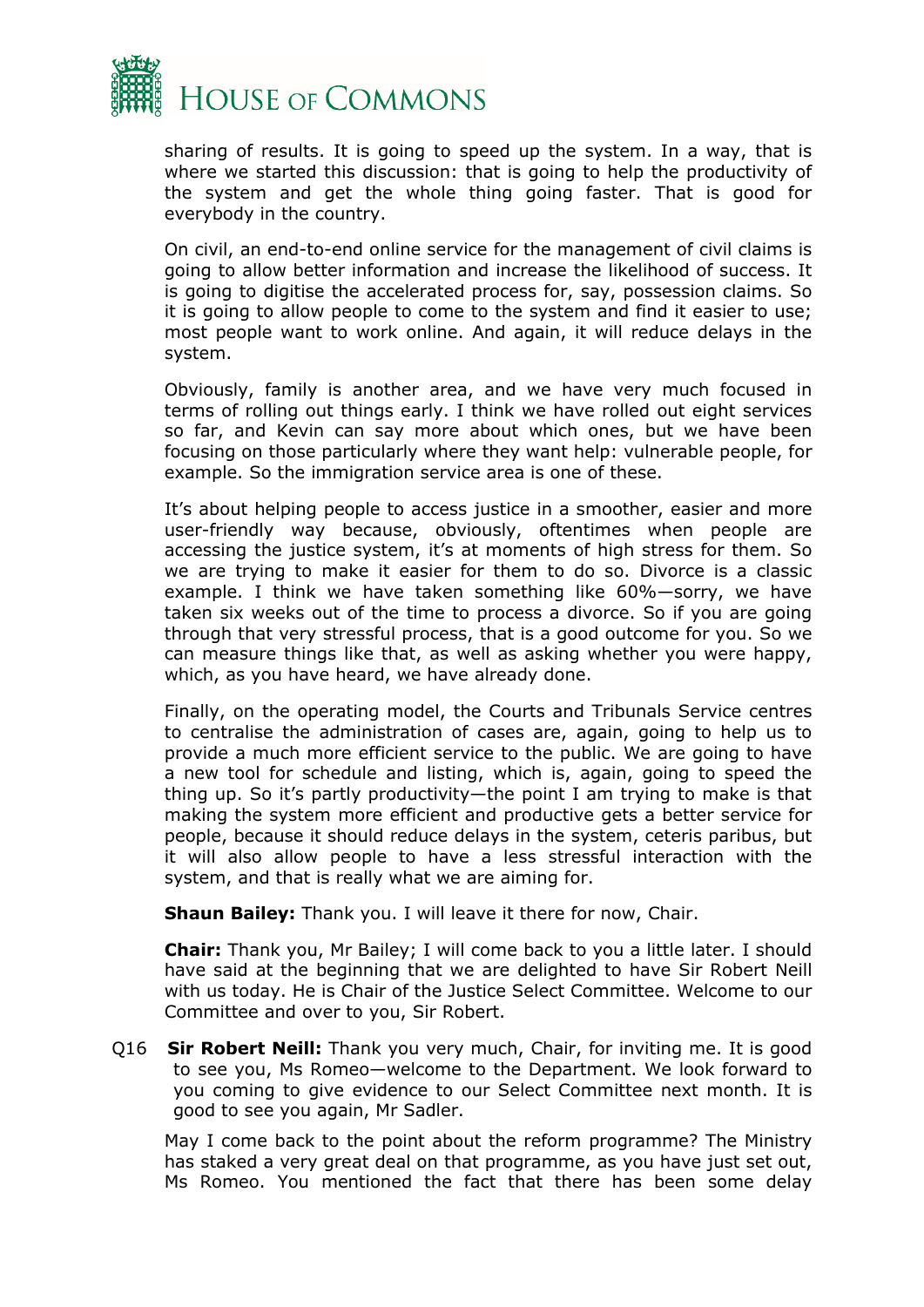

because of the pandemic, but the problem is that the reform programme had already slipped, and had slipped more than once, before the pandemic came along. What has happened that gives you confidence to say to us, "Now we will get it pretty much on time"? What has changed, because that was not happening even before the problems of the pandemic, which clearly made it worse?

*Antonia Romeo:* Thank you, Sir Bob. Perhaps I can say a few things about from my perspective—Kevin knows a lot more about the history of the programme, of course. What happened with the programme was that that when it was first discussed—it is something you discussed in a previous PAC session—it was talked about as being four years, but actually, at the time of the first proper gateway and published business case, it was already set to six years. One of the lessons that I think the Department has learned is that you have to allow flexibility in things like that. Relentlessly focusing on the end date, while not acknowledging some things that you might need additional time for, is a lesson that has been learned from other programmes.

The decision that was taken with MPRG—so with the Cabinet Office and the Treasury—a couple of years ago, to extend it to seven years, was an important one, because it ensured that we had enough time. It does mean that despite the pandemic, we have not had to say that we need significantly more time, because we have built some contingency into that. What the staff have done—like Kevin, I pay tribute to them for it—in rolling out video hearings widely across the estate has been a really significant achievement, and it has helped us to deal with the pandemic. A number of things that have been done have not slowed. There are obviously areas where you require operational access into the court, for example, or areas where we are reliant on other partners, who might be prioritising their response to the pandemic so have had to slow their timelines as a result. It is inevitably the case that the pandemic has had an impact.

To your main point, it is fair to say that this Committee has scrutinised the reform programme closely. As you all know, we have put a number of things in place since then—*[Interruption.]* Is someone trying to stop me?

**Chair:** It is just that we need slightly more precise answers. You know that Sir Bob knows this inside out, as do other members of our Committee, so we do not need the general comment; we need precise answers.

Q17 **Sir Robert Neill:** Can you inform me that you will not come back to my Committee or to this Committee in a year's time saying, "Look, it is going to slip again"? Is it perhaps that the previous proposals were unrealistic?

*Antonia Romeo:* Let me let Kevin answer on the programme.

*Kevin Sadler:* I am not expecting to come back to either Committee with any extension of the reform programme timescales—there are no plans to do that. We are in the last third of the programme now. It is also worth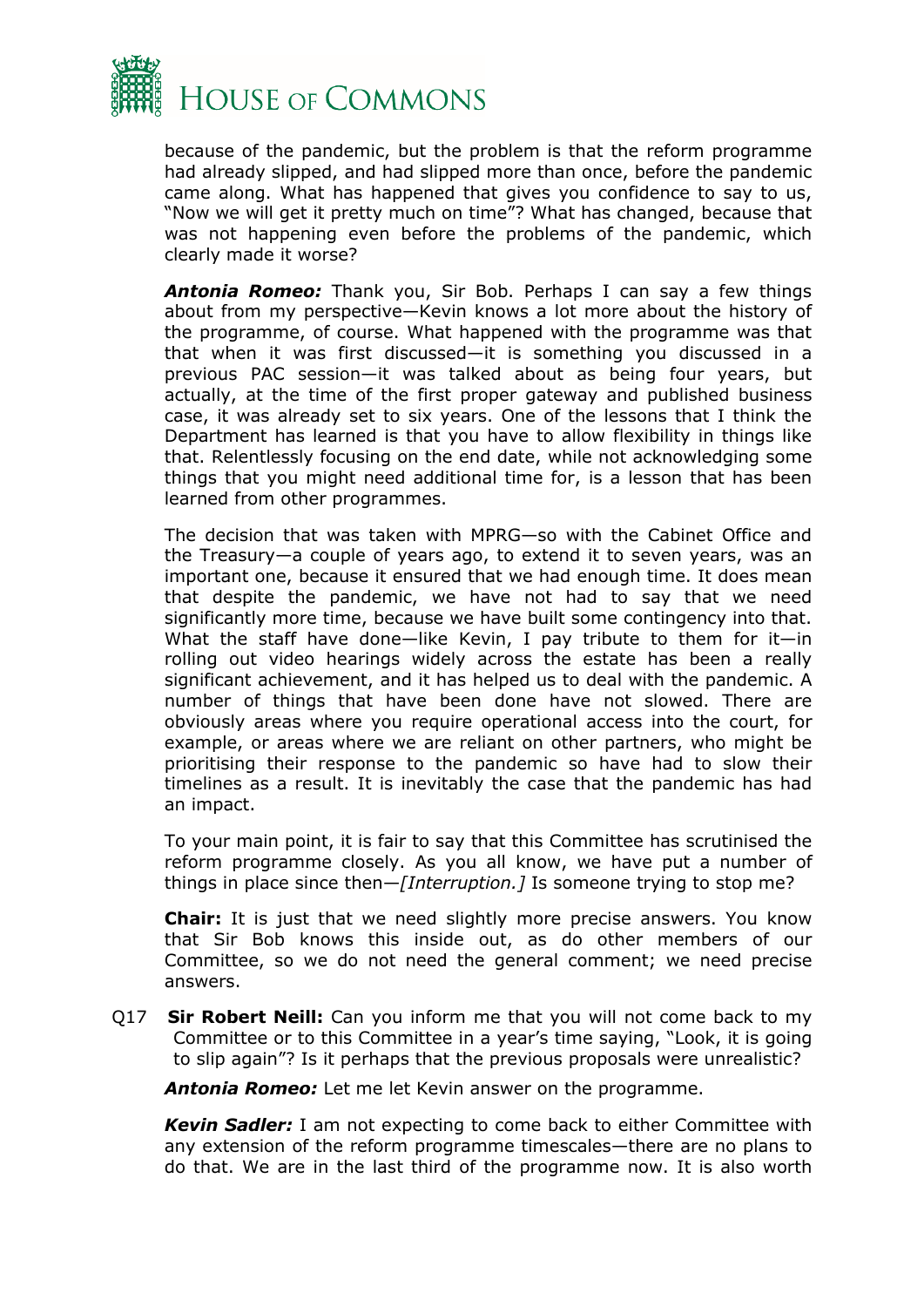

saying that we have launched a lot during the pandemic. Some things have sped up and some things have slowed down. We launched the new public service to enable online appeals against immigration and asylum decisions, and we accelerated the release of the remaining appeal types in immigration and asylum, so that legally represented appellants could use the services. We launched online applications to take children into care, and that is 60% through its roll-out now. We have bought new scheduling and listing software, which is in pilot in Oxford, and we extended our unspecified civil pilot from ten firms of solicitors to 397—again, to help with the pandemic.

The common platform, which is a key part of the reform programme, went into an early adopter phase in Derbyshire in September, and now Bristol is another early adopter as well. We are moving ahead with this, and I do not expect to come back with changed timescales for the end of the programme.

Q18 **Sir Robert Neill:** Some things, of course, you can do very quickly, can't you? You referred to the success of the remote hearings in the evidence that our Committee had. In many cases, that works. But you don't need an evaluation to work out that, for example, in a criminal or a family hearing, the legal representative needs to have an online conference facility—a meeting room where they can discuss the case confidentially with their client. More often than not, you may well resolve the case if they can do that, but the evidence we have is that that is not systematically available. In many cases, it is not, and therefore they have to ask for an adjournment to go away and sort out something that, in a face-to-face hearing, would be compromised between the two lawyers outside the court door in about 10 minutes. You don't need a big evaluation programme to work that bit out and invest in that, so what is going to be done on that?

*Kevin Sadler:* The ability to do that is part of the design of the video hearing service in reform. We had to basically whack out the cloud video platform at speed to enable it to work, and it is not as good as what you will get by the end of reform. Our new video hearing service has the same underlying technology as the cloud video platform, but it has a much better interface, much better judge controls and private consultation rooms. The system has been assessed by the Digital Accessibility Centre with users to make it really easy for them to use, so it will come.

Q19 **Sir Robert Neill:** When do you think my local solicitor in Bromley in my constituency, who, let's say, is in the family court, is going to be able to make use of this in this much better way? When is it actually going to be on stream for them?

*Kevin Sadler:* The video hearing service rolls out from 2021, but I would say 2022 to be sure, though.

Q20 **Sir Robert Neill:** So it could be another 12 months of having to ask for an adjournment to take pretty basic instructions?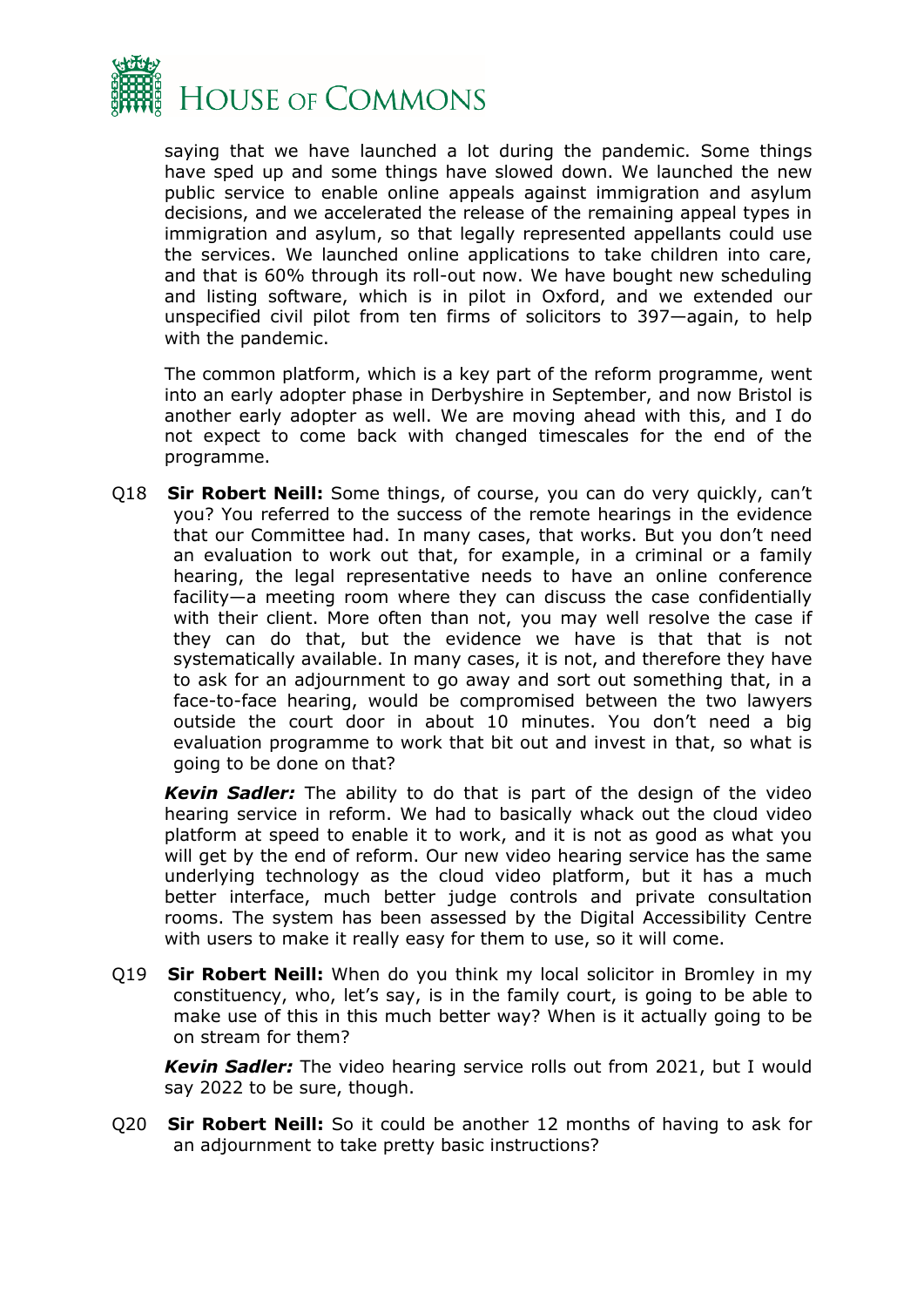

*Kevin Sadler:* We are looking for improvements as much as we can as quickly as we can, and we will keep on working on that.

**Sir Robert Neill:** Can I perhaps come back to Ms Romeo to start with, and perhaps Mr Sadler might want to come in? Ms Romeo, you talked, perfectly fairly, about the desire to increase productivity, and you have cited a number of examples of where that has been done, but a lot of that, as Mr Sadler will observe, relates to the civil part of the jurisdiction, where much of the work is transactional, but the backlog that Mr Bailey was talking about earlier is overwhelmingly in the criminal and family side. I am sure you recognise that that work essentially cannot be measured purely in terms of productivity. A criminal trial is not a purely transactional process. I hope that is recognised by officials in the Department and HMCTS.

**Chair:** There were lots of nods there, Sir Bob. I think you got agreement on that.

Q21 **Sir Robert Neill:** I will take the nods as a yes, and I will carry on. That being so, you actually can't get away from the basic need for a courtroom, judges, lawyers, court staff and, in the Crown Court, jurors. Actually, that is about all it needs to make it work. What is being done to increase the availability of courtrooms and sitting times? There was a concern that sitting days had actually reduced the amount of court capacity available to reduce backlog before the pandemic. Can we have an assurance that that will not be happening in the future?

*Antonia Romeo:* Okay, there was a lot in that, Sir Bob. Thank you. Let me just say first of all that I was not suggesting that productivity is the only important thing, even in the other areas. What I was saying is that it can be a driver of a better service.

**Sir Robert Neill:** Yes, it is part of it.

*Antonia Romeo:* I completely agree with you that, when it comes to the crime side, in particular, how victims and witnesses feel in the process, and the swiftness of the justice, are absolutely essential. That is why we are completely focused on this. As you know, we published a strategy on what we are doing to get the backlog down, which is about maximising the current estate. We now have some 290 rooms that we can be using for jury trials, and that is more than we had pre-pandemic. On additional capacity, we have 40 Nightingale courtrooms already online, and we are bringing in another 20 this financial year. We are on track to do that. As discussed, we have had some remote hearings in the Crown Court and the magistrates courts, as well as in others. You mentioned sitting days and the question of resourcing—

Q22 **Sir Robert Neill:** This resourcing is for judges and recorders, for parttime judges, to fill in the gaps, isn't it?

*Antonia Romeo:* It will, indeed. As I say, there are a number of factors. There is the number of judges that you've got and then there is who else you can be using, but the Lord Chancellor has made clear that he wants to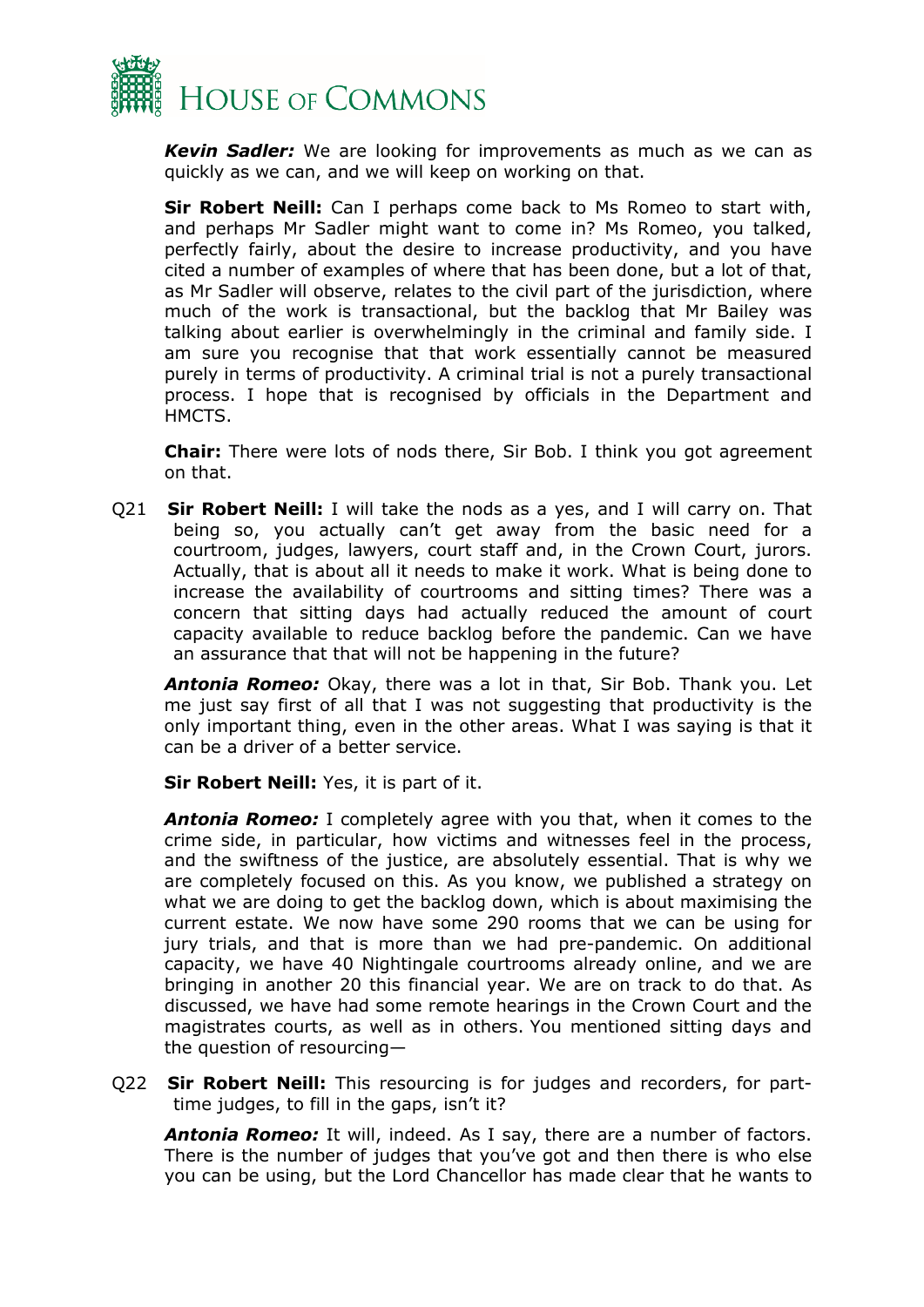

maximise sitting days this year. That is the commitment. We are just working out how we would do that.

Q23 **Sir Robert Neill:** Sorry to interrupt, but will there physically be enough courts for all the available recorders to sit in—the part-time judges and the full-time judges?

*Antonia Romeo:* I might let Kevin answer that. I know we have plexiglass in 450 courts, but whether that is enough to—

**Chair:** Mr Sadler.

*Kevin Sadler:* Obviously, the pandemic does constrain our ability to use every courtroom in the way we did before the pandemic. Even a basic Crown Court trial involves 25 people, and then you multiply 2 metres around them all the time. We are still working on increasing our capacity in the Crown Court by making further modifications. We have more Nightingale courts to come on. We are just going to keep our foot flat on the floor and maximise the capacity.

Q24 **Sir Robert Neill:** I have a couple more points and then I will leave it for the moment, as I know other people want to get in, Chair. The Lord Chief Justice and the Secretary of State have told us that there is going to be particular pressure coming through in the next year or so, with a number of large multi-handed, multi-defendant serious crime trials. They can't be held in the Nightingale courts because they don't have custody facilities. Those will take many months and require a large number of people. What is being done to specifically create a surge capacity to deal with this? Otherwise, it will push the backlog out even further.

*Kevin Sadler:* We are hearing between 35 and 40 multi-handers in the Crown Court every week now. We have made specific modifications to enable that to happen. We did a lot of work down in Newport to enable a big trial to run there. We have a programme that is going to enable a further 70 courtrooms to hear multi-hander cases, through installing screens, dock extensions and so on. We have a separate multi-hander working group, with judges and other members of the legal profession involved, to make sure we are managing this. We are close to finalising some specific plans to have some supercourts as well, which will come in.

Q25 **Sir Robert Neill:** It that the warehousing type of scenario?

*Kevin Sadler:* It is about modifying the existing estate. It is much better to modify the existing estate because we need custody facilities, and they are rare to find outside the estate.

Q26 **Sir Robert Neill:** There are a number of court buildings that were closed and made ready for disposal that have custody facilities, but have not yet been repurposed. The obvious one is Blackfriars Crown Court in London, where the courtrooms, which are still there, are being used to film court scenes in TV dramas. Why are we not having commercial negotiations with the people that has been sold to to lease it back for a short period of time, with the custody facilities, to bring it into use and reduce the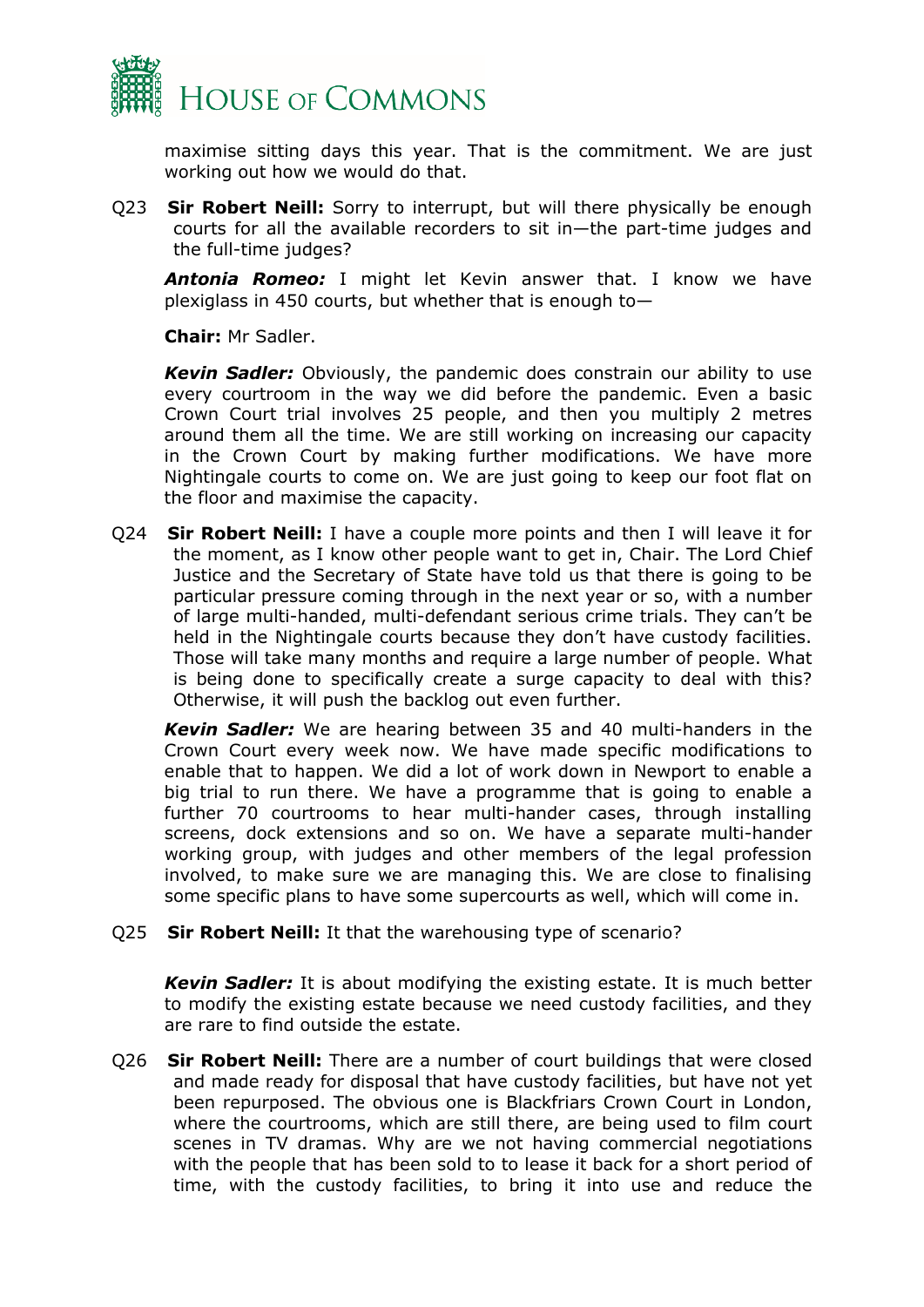

#### backlog?

*Kevin Sadler:* We have reopened a number of courts that haven't yet been demolished or changed. Cirencester is a good example of that, and Telford. We did have specific conversations in relation to Blackfriars. We couldn't make it work in terms of the timeframes and the value for money, but we continue to comb the world, looking for as much as we can find. Everywhere there has been a genuine opportunity to do that, we have taken it up.

Q27 **Sir Robert Neill:** Your management information shows that, at the moment, jury trial numbers are still running on a weekly basis below the number required for your target of reducing the backlog. It has got closer and sometimes you are at it, but it is not consistently hitting the target. What is the plan to achieve that and when?

*Kevin Sadler:* We continue to work on that. The reasons it is not quite where we thought it would be is the multi-hander trials we were talking about earlier. In one case, a multi-hander case was using up five court rooms to make sure it was done safely and to protect everybody involved in the case, so that is one trial, instead of five trials, that we could carry on with. This is back to increasing the capacity and making sure that we have got as many rooms as possible.

In December, we disposed of as many cases as we were getting in, which was a really good sign. Obviously, the lockdown has affected that a little, in the beginning of the year, but we hope to get back to that and get beyond that very soon after that.

Q28 **Sir Robert Neill:** But no firm timescale.

*Kevin Sadler:* It is very dependent on judicial listing and case mix. That is the challenge, because a very complex trial can take a lot of courtrooms out, but we do need to hear it.

**Chair:** Thank you very much for now, Sir Bob. We will come back to you. I am now just going to turn to Olivia Blake MP.

Q29 **Olivia Blake:** I just wanted to raise a personal element of this. I am aware of a case of an under-18 child who is waiting for a court date and has been waiting for four years on a serious sexual assault. Do you think that is acceptable? How can that victim be assured that their voice is being heard as part of this feedback and being prioritised in tackling this backlog? That is to Mr Sadler, first, and then Ms Romeo, please.

*Kevin Sadler:* That four years must be from the offence—or it must include more time than just in the court system. I find it very difficult to believe that it would be four years in the court system. That covers a period when we were performing extremely well in the Crown Court. Obviously four years is a very sad and unhappy position and none of us like that, and I am very sorry for the individual involved.

Youth cases are prioritised. There are judicial instructions for the prioritisation of cases to ensure that youth cases—particularly those who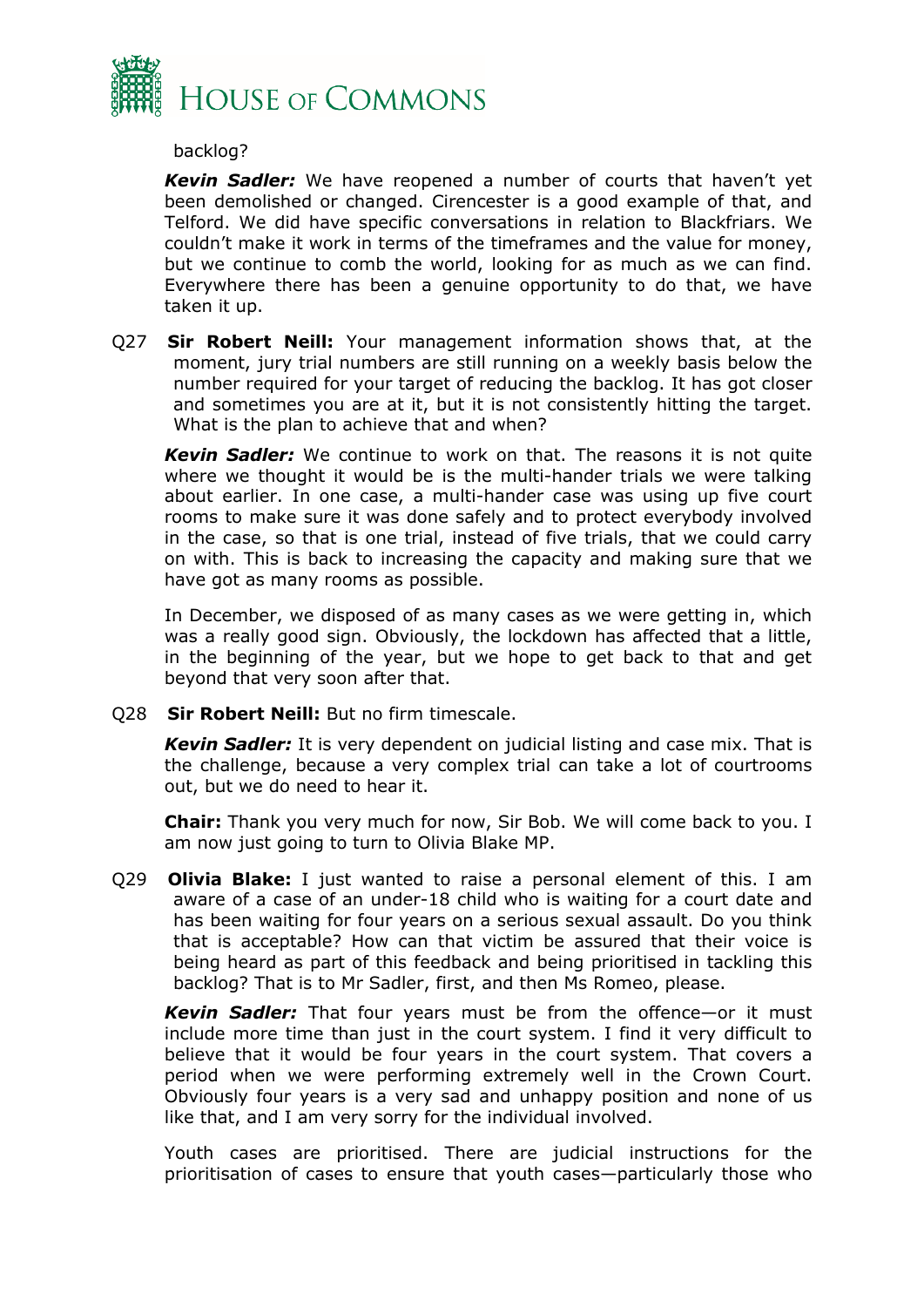

cross a relevant age threshold—are one of the top priorities, and we are monitoring outstanding youth cases very closely to make sure they are listed as quickly as possible. If the courts remanded a young person in youth detention the youth court will aim to list the case within 56 days. I don't know the details of the individual case. I am sure representations will have been made to the judge in charge, but we do treat these as a priority.

**Chair:** I think we have got the message. You don't think it is good enough.

Q30 **Olivia Blake:** Clearly it isn't good enough. How confident are you that, for vulnerable victims in particular, they are able to complain and have their complaints heard at the moment through the process where situations like this do arise? Do you think your systems are transparent enough?

*Kevin Sadler:* There are certainly processes in place for them to raise issues and concerns—

**Chair:** We know there are processes, Mr Sadler. Ms Blake is asking if they are effective.

*Kevin Sadler:* I believe they are being used. Ultimately these decisions will be judicial decisions on the listing of cases, which I obviously can't speak for, but I am confident that the processes for ensuring that representations can be made and considered are in place.

Q31 **Olivia Blake:** Are they transparent, though? That is my question. Are they transparent to victims? Do you think people know how to make complaints?

*Kevin Sadler:* I would be quite happy to go away and look at that, but there is a lot of support available for victims and witnesses, and that has been strengthened during the pandemic. I would very much hope that those processes are supporting people through that process.

*Antonia Romeo:* Can I come in on that? As Kevin said, obviously this is something that—we are absolutely determined to shorten these times. Ministers have been completely clear that that sort of wait is something that they absolutely do not think is acceptable and we have got to drive down. As Kevin said, these are waits in the whole—this is a whole CJS issue. I would just add that we have specifically injected £40 million. We have £40 million funding secured for victims, of which, as you will know, £25 million is for victim services, including independent advisers in cases of sexual abuse and domestic violence, and vulnerable victims. So we are very focused on that. That money is going to be important and we have also got an additional £20 million as part of that £40 million for the local community-based services, so working with voluntary organisations. So we want to reduce the time, but we also want to provide services while we are getting those times, those waits, down.

Q32 **Olivia Blake:** Finally, Ms Romeo, do you have a comment on transparency? Do you feel that those who are the most voiceless in the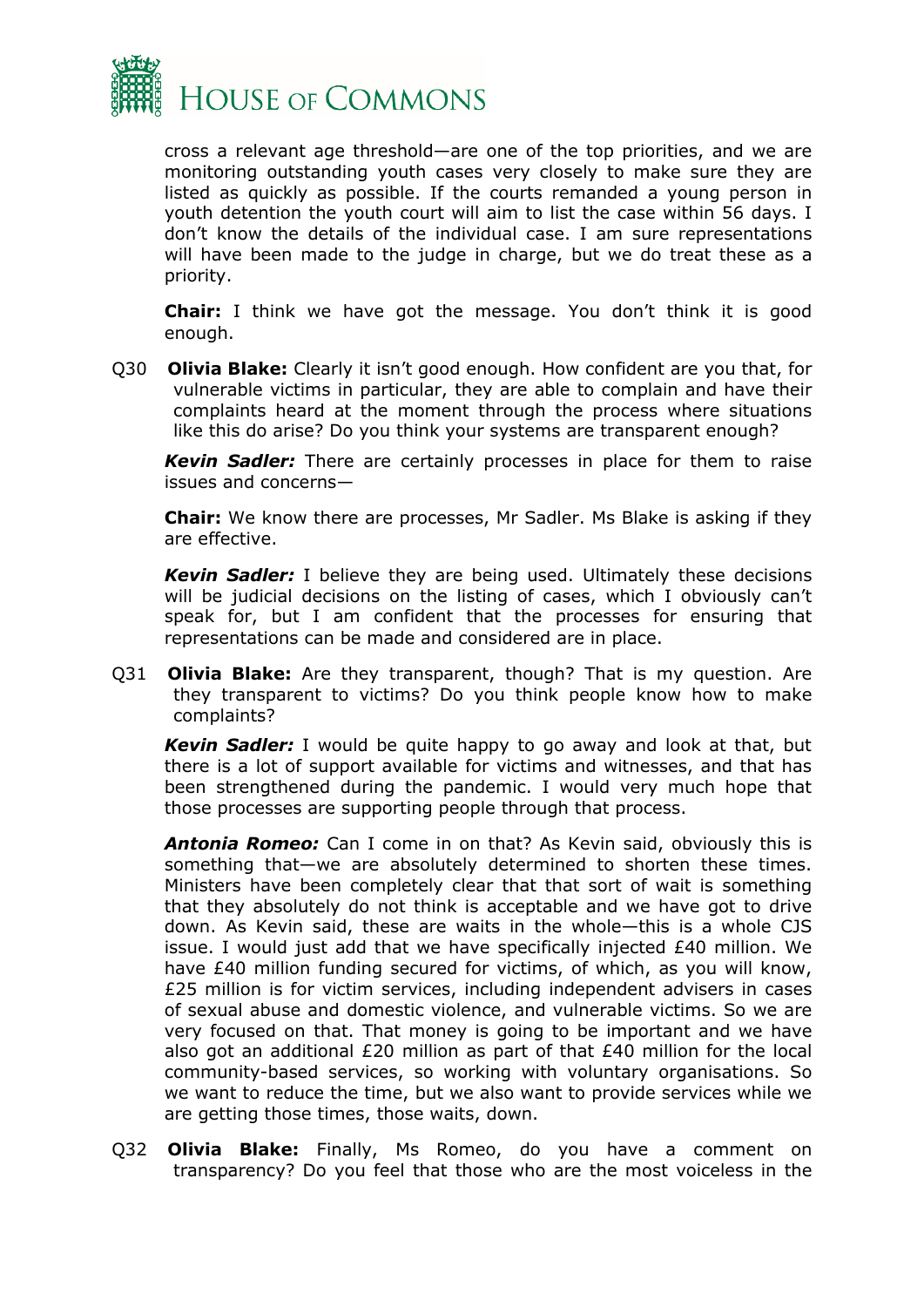

system have clarity on how to make sure their voice is heard?

*Antonia Romeo:* What I want to say at this point is that they should have transparency and their voice should be heard. I want to go away and talk to the team to make sure that that is happening. Your point is that we can be providing the service and we can believe it is transparent, but are victims feeling that it is? We will certainly look at that and commit to making sure that it is transparent. Thank you for your comments and for raising it, because it is obviously really important.

**Chair:** Thank you for now, Ms Blake. Back to Shaun Bailey MP now, as we move on to prisons and probation.

Q33 **Shaun Bailey:** The first question is for Dr Farrar. What assessment have you done as to when demand for prison places could exceed supply?

**Dr Farrar:** We do a lot of analysis across the MOJ and with our partners in Government to look at when demand can exceed supply. What I can say is that in the short term, particularly if we take the Covid period first where we have had to increase the number of places for compartmentalisation, we have needed about 3,000 additional places for compartmentalisation. We are confident that we will be able to keep those in place through the second wave of the pandemic and, at least until the end of this year, that gives me a lot of reassurance. For the longer term, we are working with colleagues to work out supply and demand, and we are pleased that this spending review gave us the announcement of 18,000 additional prison places, which will help us meet the longer-term demand.

Q34 **Shaun Bailey:** As we touched on earlier, given the combination of courts hopefully returning to pre-pandemic levels and the sentencing reforms that we have seen come through as well—you talked about long term there—have you done any modelling as to what the impact of that might be? Will you be pushed at any point in terms of coming close to the wire on this?

**Dr Farrar:** Not in the immediate short term, but it is important for us that we make sure we maintain places, because a lot of our capacity is through lost prison places, so the £315 million that has been announced for maintenance is critical for us in making sure that we continue to keep the prison estate running. The longer-term prison build programme is important to us, so I am pleased that Wellingborough, Five Wells—the new prison—and Glen Parva are on track, and the announcement of four new prisons that are going to be critical to helping us match demand in the longer term.

Q35 **Shaun Bailey:** Have you got any data on the current vacancy rate for prison officers and what the current demand is in terms of the need for staffing in prisons?

*Dr Farrar:* Our biggest pressure in the short term has been the number of staff that have been off because of the pandemic, but I am pleased to say that over the last week or so we have seen a large number of staff returning to work. Around 10% of our staff are off at the moment, which is well within our capacity to run the estate, particularly at the level that we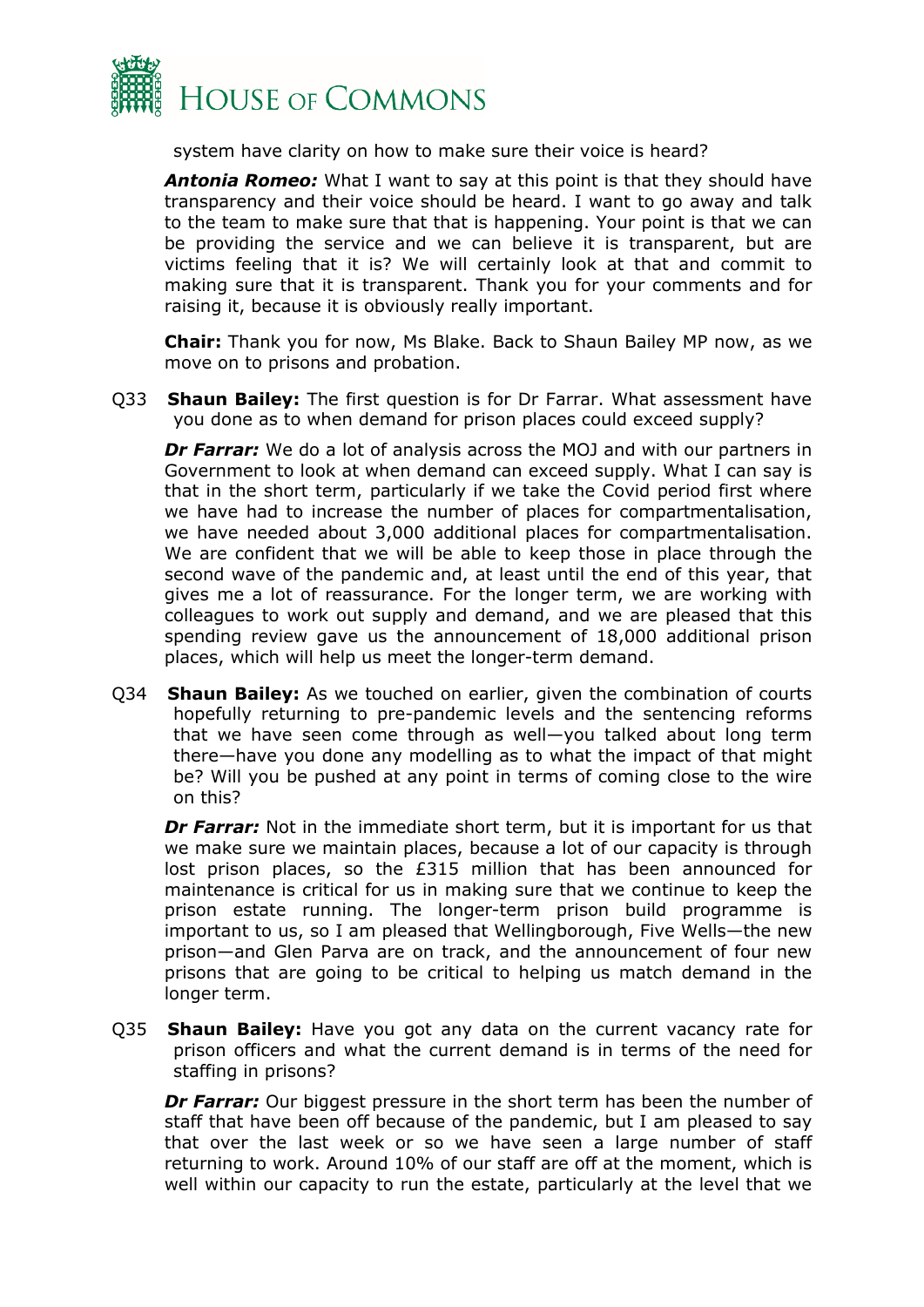

are running it at the moment. Between October '16 and September '20 we recruited an extra 3,844 prison officers. That was above the assessment that we gave. We paused recruitment at the beginning of the pandemic, but I am pleased to say that that is back on track. We have restarted our POELT training, which is our training for new prison officers. We have trained 1,464 officers recently, and 522 additional officers are in the classroom. Between October and December we saw 432 new people start with us, so I am confident now that our recruitment is back up and running and that we will be able to match the vacancies that we have.

Q36 **Shaun Bailey:** I do want to touch on recruitment later, but I come back to my specific question. What is the current vacancy rate? Do you know?

**Dr Farrar:** I will have a look and find out for you. I am not entirely sure at the moment.

**Shaun Bailey:** It would be helpful if you could write to us.

**Chair:** If you can get the figure at the end of Mr Bailey's questioning or later in the session, we will take it then. Or you can write to us.

Q37 **Shaun Bailey:** A recommendation in 2018 was that you reduce the time it took to recruit prison officers. Have you done that? How has that been done? What lessons have you learned from that process?

**Dr Farrar:** A lot of this is done by using digital technology. We can now do a lot more online, in terms of our initial recruitment. We have also been a lot more up front. We have kept our recruitment process running, so even during Covid, we have seen 14,000 registrations of interest. That is not something that we were doing before. Previously, we would start a recruitment campaign. Now we have an ongoing recruitment campaign. That has really sped things up.

We will hopefully be able to introduce an apprenticeship of prison officers by the spring or early summer, so that instead of coming in and doing a very intensive long course, which put a number of people off, we are now spreading this over a number of years, so that people will spend time in prison, time in training and then time in prison. That is increasing the attractiveness of our recruitment.

Q38 **Shaun Bailey:** I would be interested to know, particularly as the recommendation was around reducing that recruitment process, what that has looked like in terms of the reduction overall, and whether you have any figures or data around what that reduction looks like. I don't know whether you have that now or you could share it with the Committee at some point. As that was a recommendation, it would be good to see how it has been carried out.

Dr Farrar, on the Covid point, how are you supporting officers who have been impacted by Covid? You have had a number off work who had suffered from Covid. What are you doing to support them back into work while they are isolating? Has there been any impact because of the longterm impacts of Covid? We have talked about long Covid. What are you doing about that?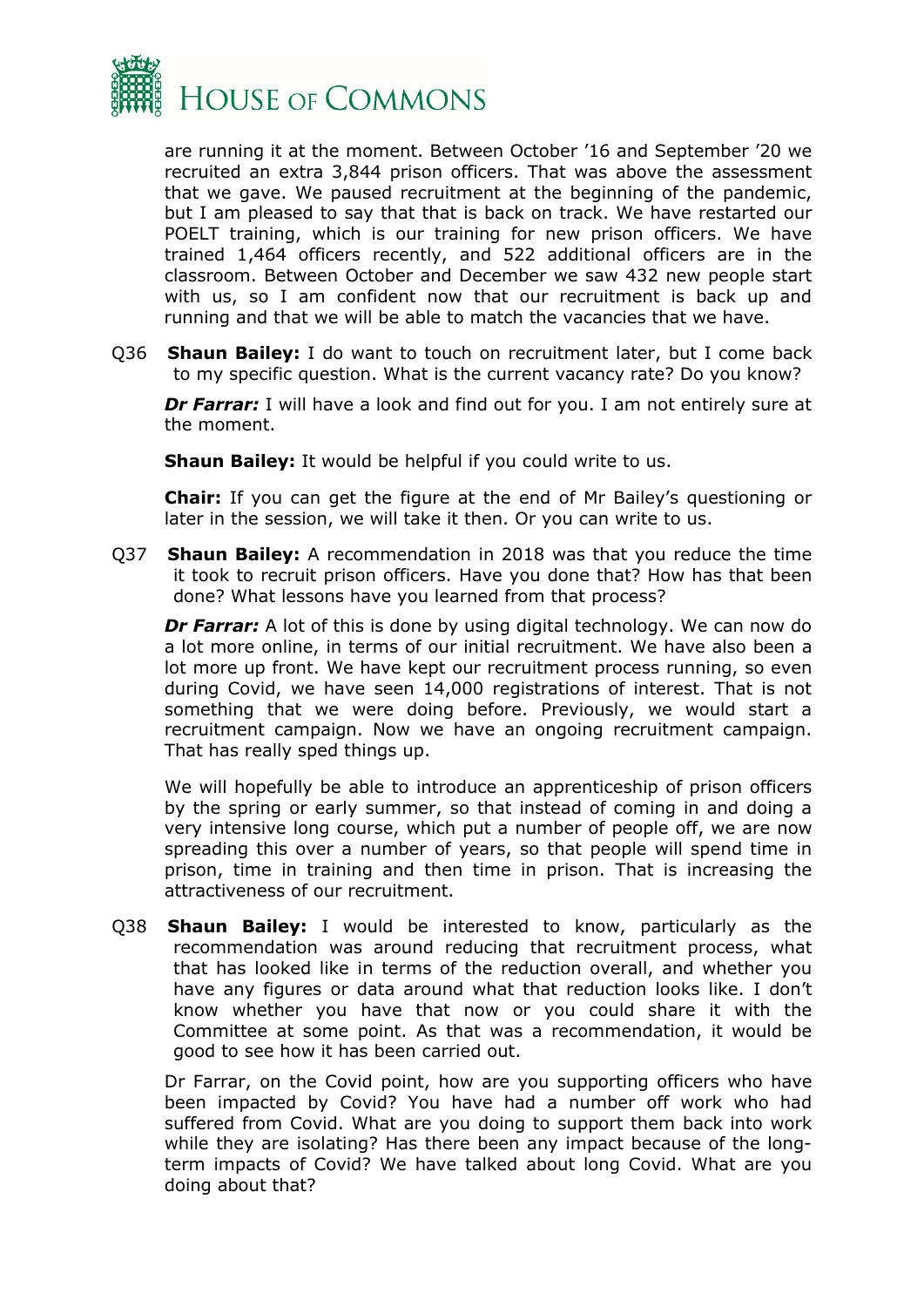

*Dr Farrar:* We have a very developed programme for working with staff. We have increased our wellbeing support through Covid. We have a number of mental health allies across the estate, and we have an employee assistance programme. Both have been very proactive during this Covid period. We have also had staff members reaching out to other staff who are off for longer periods of time, to ensure they are supported. In terms of their return to work, we have the ability to bring people back in different ways, so that they are able to work effectively. We have also had a lot more ability to work from home during this period.

We have tended to see people coming back to work. We have not seen a lot of long Covid cases, but we do have some, and we have some people who have been off work for a little while. We are ensuring that they are provided with the support that they need to be able to manage and return safely when they are well.

Q39 **Shaun Bailey:** To come back on that point, you talked about bringing people back in different ways. Could you elaborate on that a bit more? You have talked about remote working, but what else are you doing? I am conscious that for the role of a frontline prison officer, you need to be there. I am curious to understand how that has worked.

**Dr Farrar:** It has been very different for different people in different staff groups in HMPPS. With prison officers, we need them to be able to work on the frontline. There has been discretion for individual governors, to look at whether they might be able to bring people back on different basis but generally our prison officers need to come back full time, so we would either enable them to work at home or enable them to stay off work. We have had a number of discussions with our trade union colleagues about people who are off due to Covid and are unable to return, and the support that we give them.

I have just found the vacancy figures. This is unpublished at the moment, so it is still being verified. Our vacancy rate for band 3 to 5 officers is 4.4%, as of the end of December.

Q40 **Shaun Bailey:** That is helpful, Dr Farrar; thank you. In terms of the time it takes for those who contracted Covid to come back to work, roughly speaking, do you have any data on how long it takes for someone from going off to coming back fully operationally?

**Dr Farrar:** We have data. We monitor the rate of staff coming back, so that we can say on a day-by-day basis how many people have returned to work. Obviously, it would be quite hard to give data about individuals.

#### **Shaun Bailey:** Of course.

**Dr Farrar:** We see that, in general, people tend to be away from work for around two weeks, because we either have people who have had Covid or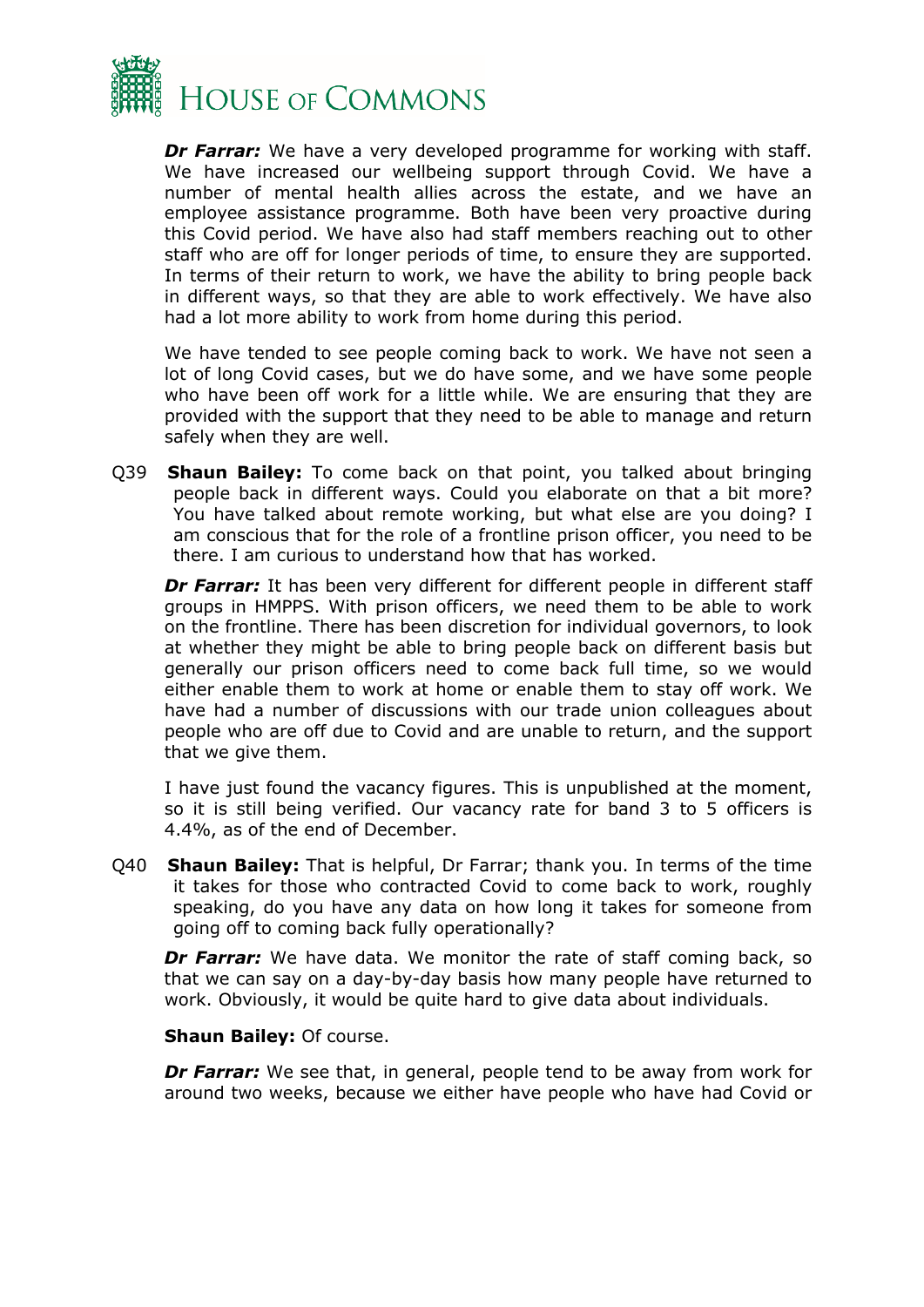

we have people who are self-isolating. <sup>[2](#page-21-0)</sup>That is what we tend to see in a prison if there is a virus in the community. We have also had the impact of Test and Trace, so people will be off then for just under two weeks. We do tend to see a rolling number of staff coming back to work. From yesterday to today, we have had 14[3](#page-21-1) staff return to work.  $3$ Our current sickness absence across HMPPS is 3,683. That has come down quite considerably since the beginning of January.

Q41 **Shaun Bailey:** Could I turn to prison and mental health? In 2019-20, the MOJ reported incidents of self-harm in prisons remained quite high. I think it was something like 61,000 in the year up to June 2020, which was a 48% increase over the prior three years. In terms of the impact of mental health issues, what does that look like from a resource point of view? How are you having to deal with that in prison? What are your officers having to do to deal with that on the frontline?

**Dr Farrar:** That is a really important question. I should take this opportunity to thank all of my brilliant staff, who have worked really well through Covid and have been really dedicated to helping people, and to pay tribute to the people in prison, who have had to deal with quite a difficult period, as has the community.

You will have seen from the September statistics that the number of selfharm incidents and self-inflicted deaths has decreased over the past year. That is due not just to the work we are doing on Covid, but also to the programme of work to help people to manage their mental health that we have been putting in over the past year or so. During Covid, the lessons that we have learned are that prisoners have really welcomed one-to-one contact with staff and that camaraderie, and they have talked about the way that staff have interacted with them during this period, and also joint endeavours—*[Interruption.]*

**Chair:** Sir Geoffrey, you are not muted. Could you please mute?

**Dr Farrar:** We have had people in prison producing PPE, alongside our prison officers, for the NHS. Things like that have really helped.

What we have learned from the first wave to the second wave is the importance of keeping key work going. We have prioritised that in the second wave to ensure that people do have that one-to-one support. That is for women, men and young people. In April, we are rolling out offender management in custody for women. We have been particularly concerned about self-harm figures for women during this period. Women have really struggled through the Covid period. We have had a taskforce looking specifically at women in custody during this period and there have been a

<span id="page-21-0"></span><sup>2</sup> CORRECTION: MoJ notified the committee of a typo error: " What we tend to see in a prison is that if there is the virus in the community, we also have the impact of Test and Trace, so people will be off then for just under two weeks"

<span id="page-21-1"></span><sup>3</sup> CORRECTION: MoJ recommended clarification to the committee: "Our current COVID-19 absence across prisons and the Youth Custody Service is 3,683"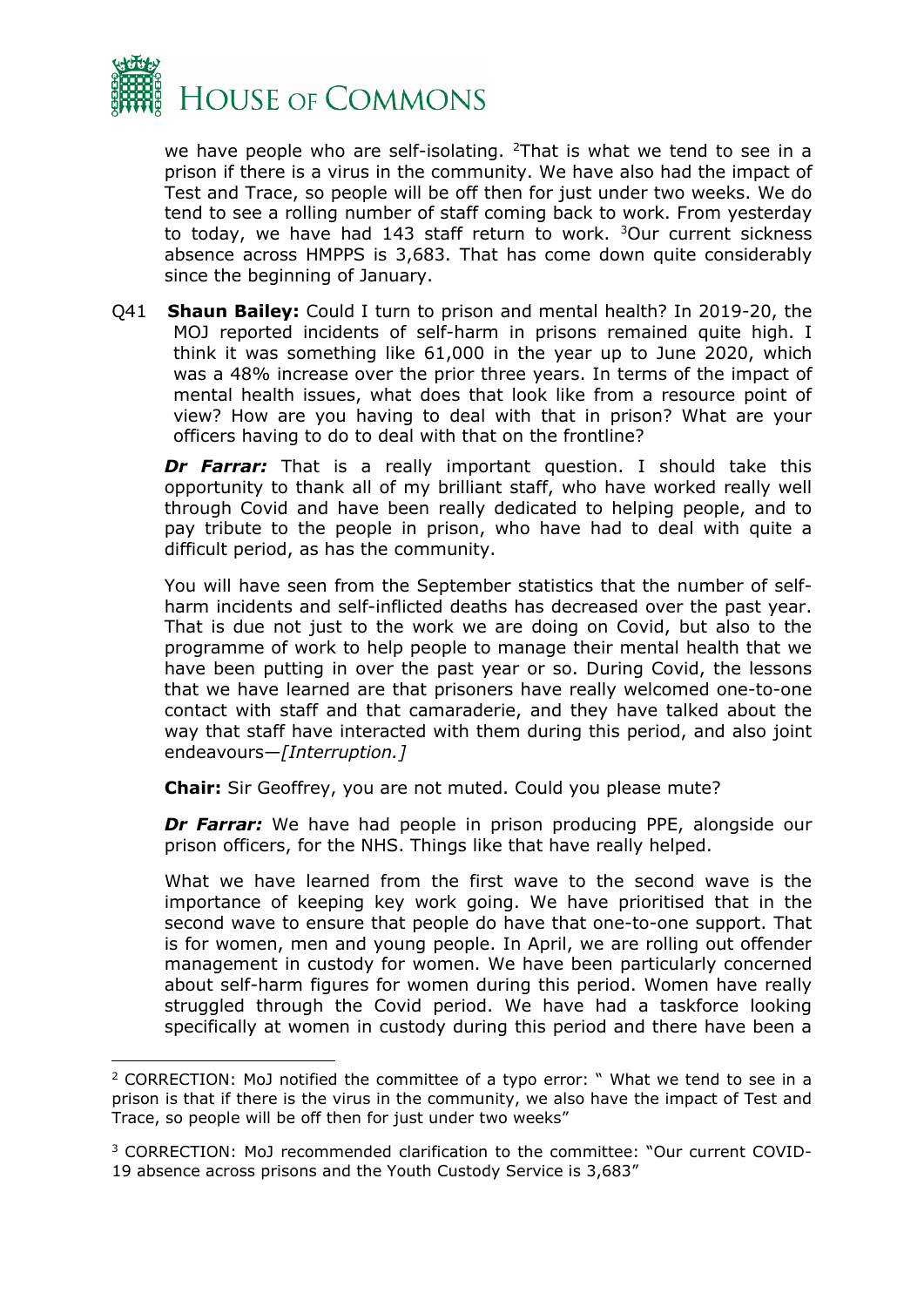

number of things to help them, such as the PIN credit across the estate, but slightly additional for women; as well as Purple Visits, or video visits, which have been really important in terms of keeping family contact. We have introduced greater wellbeing checks on our vulnerable prisoners, and also more psychological support and counselling to help people through this period.

For women, although we have not yet published the statistics—these are not validated—we have seen the level of self-harm reducing in recent months, which is really encouraging.

Q42 **Shaun Bailey:** That is really helpful, Dr Farrar. You talked earlier about the immediate goals and the long-term aspects. Are you confident that this programme will be sustainable in the long term? Anecdotally, often we have found that as we tackle mental health issues, more hidden mental health issues come to light. Are you confident that you are going to be able to sustain this? Is there not a risk that perhaps as we do this work—it is work that needs to be done—there is going to be more and more and more? Where do we get to the point that we are going to be able to sustain this vital work?

**Dr Farrar:** You are absolutely right. This is a priority for me and it is something that I have been really clear about since I joined as chief executive—that we really need to focus on people's mental health and reducing the level of self-harm and self-inflicted deaths in prison.

We will continue to prioritise key workers. We will roll that out in the women's estate. We have had good progress in terms of rolling out a programme [4](#page-22-0)called Secure Stairs, which is really important for children. We have also had a quite intensive programme of learning during this period. We have interviewed over 2,000 prisoners and staff, and we have listened to what is important to them. We will be building that into our regimes, and we are thinking very carefully about what our regimes will look like as we start to move out of this Covid period.

Q43 **Shaun Bailey:** Are you tying your work with mental health around the link between mental health and recidivism? If so, have you done any sort of data modelling with any other partners around that, and how are you feeding into that work?

**Dr Farrar:** I should mention that we are working really closely with the Samaritans. We have just funded a scheme with the Samaritans to look at things like this, and how we can improve people's mental health. We also have quite an interesting programme to look at reducing reoffending. One of the big things that we found out that can affect people's mental health is drugs. Not only do we have a programme to reduce drugs in prison, but we have just had the announcement of £80 million into drugs in the

<span id="page-22-0"></span><sup>4</sup> CORRECTION: MoJ recommended clarification to the committee: "called Secure Stairs in the children's estate, which is really important for children."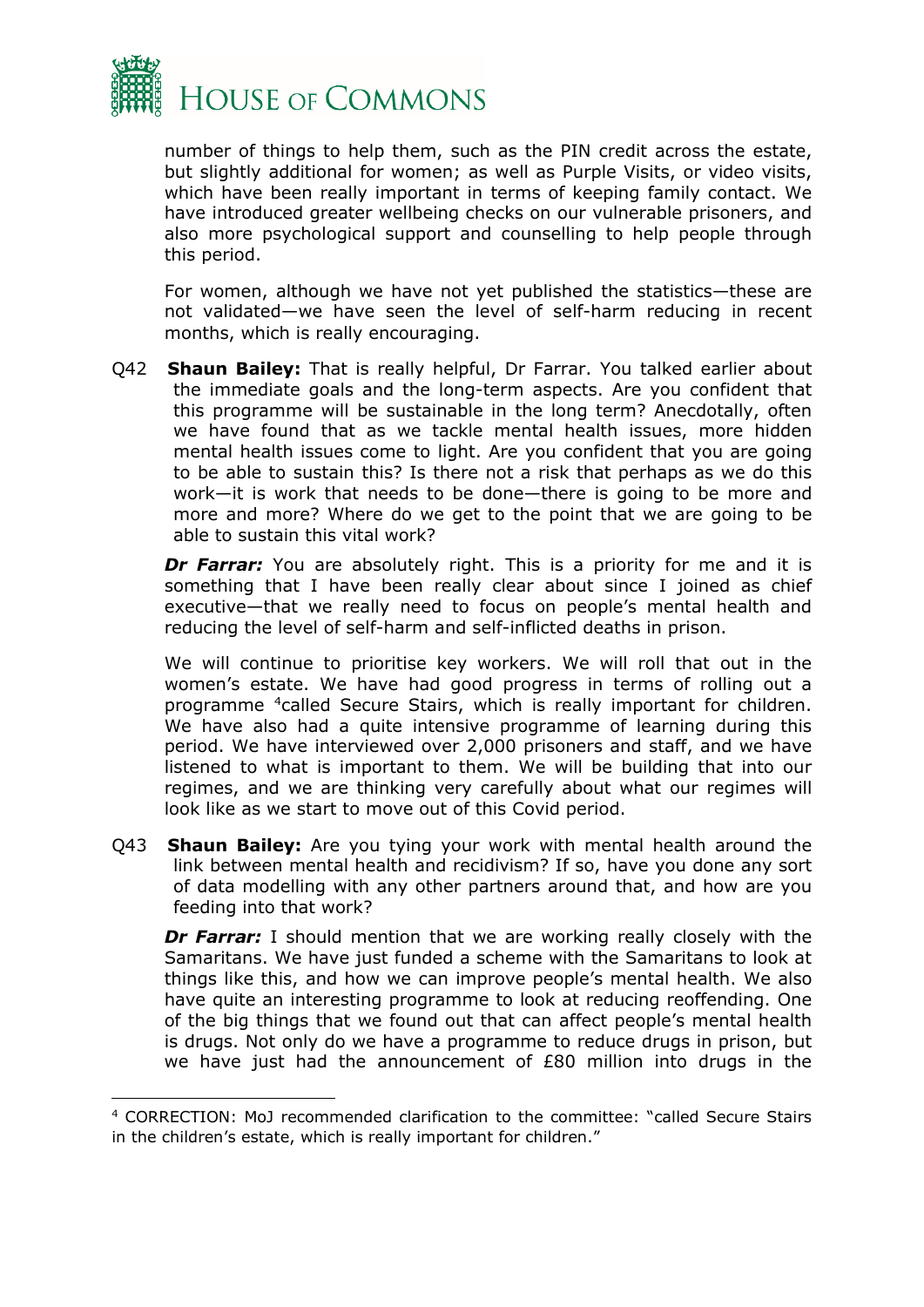

community. We think that that will really help with people's mental health, and with their reoffending behaviour. We will be evaluating that closely, and it is the subject of a prime ministerial taskforce, so there will be data published on the success of that.

Q44 **Shaun Bailey:** More widely into support, the other big thing that we know is that one of the ways we can cut reoffending is through ensuring that, once prisoners leave, they can get gainful employment. I know that there are many work coaches in prisons. What work have you been doing to ensure that that service is maintained, and what indicators do you have to enhance that service, so that we can cut down rates of recidivism further?

*Dr Farrar:* We have identified three things that are really important as part of the recent announcement on additional funding. The three things for us are around accommodation. We have a programme of work to make sure that people have homes when they leave prison. That is really important in terms of helping them with employment. We also have a programme to bring together all of our education and employment services.

We are reviewing our education contracts at the moment. We are looking at how we deliver employment opportunities in prison and then the transition to work, and we are increasing the number of employers we work with so that prisoners are able to leave prison already with a job. We are working really closely with the DWP to increase the number of work coaches. There is a big commitment from DWP to increase work coaches in prison, which we are really excited about.

Q45 **Shaun Bailey:** That is really helpful. On that point, though, given the economic situation that we are potentially going to end up heading into, you have talked about your work with employers. Are you concerned about any issues there in terms of linking in with employers, or any restrictions or reduction in services as a result of that?

*Dr Farrar:* We have seen, as with the community, a reduction in the number of people in prison who have been securing jobs during this Covid period. That will not continue. I know that in a tough economic climate, we have to work even harder to make sure that people have jobs. That is why I am really keen that the programmes that we have in prison lead people to employment. We have just recently, for example, started a new programme with Clinks to help people to work in kitchens once they leave prison. We have a number of really interesting projects with the building industry.

We are looking at industries that would employ people coming out of prison. We also have some very exciting work with the civil service, looking at our own contractors and people coming into the civil service, to remove barriers for people coming into work. That will open up another number of job opportunities for prisoners. We recently announced £20 million to support prison leavers. That will include looking at employment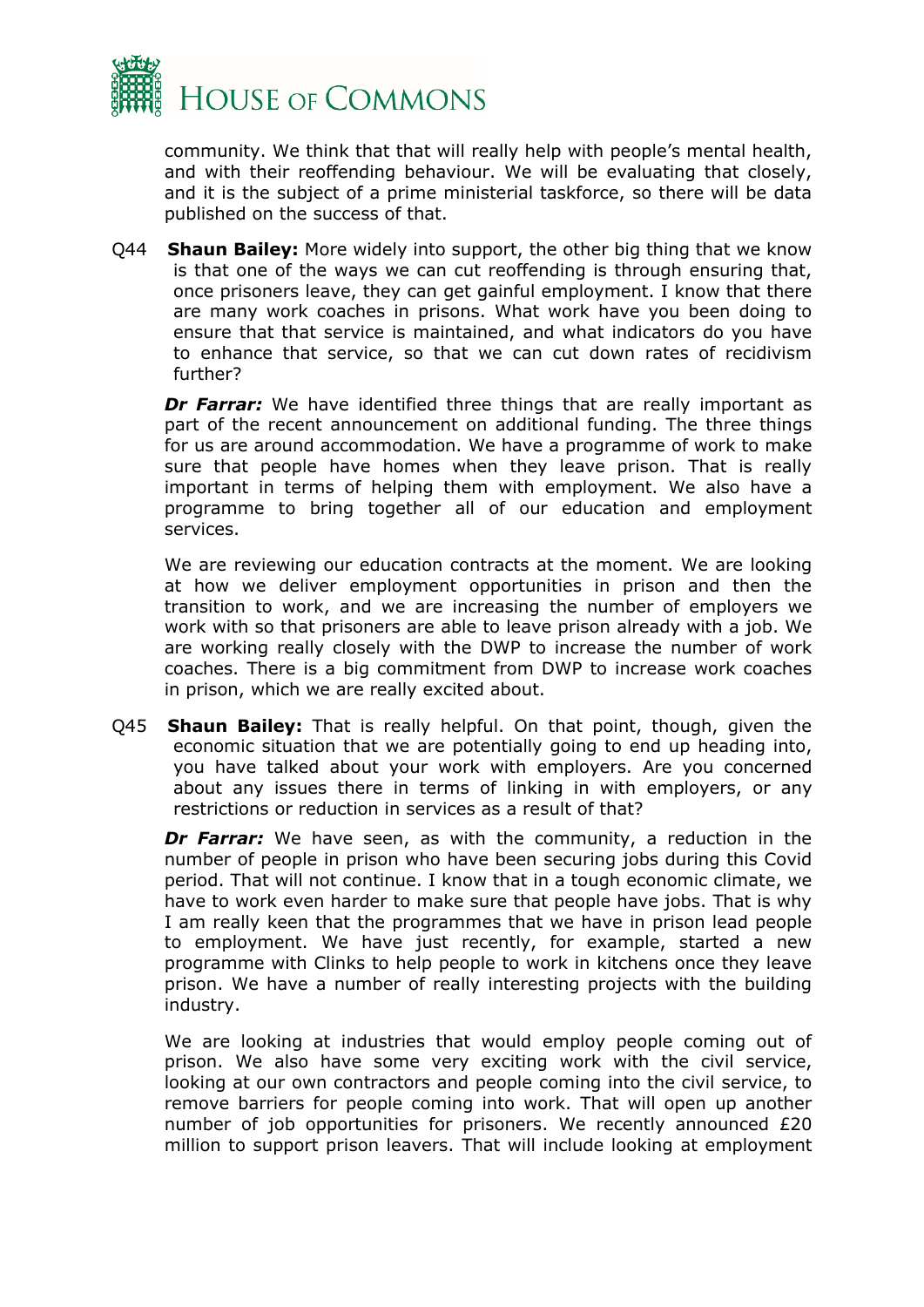

opportunities and putting wraparound support around people leaving prison, so that they are able to continue in employment.

**Shaun Bailey:** There is definitely an ongoing discussion to have around that as the economic climate progresses. I want to turn briefly, Chair, to probation services more widely, if that is okay.

**Chair:** May I just bring in Sir Geoffrey Clifton-Brown before you move on to probation? That will give you bit of a break. Sir Geoffrey, over to you.

Q46 **Sir Geoffrey Clifton-Brown:** Dr Farrar, there is bound to be an increase in demand for prison places as the court backlog subsides, hopefully, and as the 20,000 police officers come on stream. Can you therefore give us some milestones in your additional 18,000 places? It is a £4 billion programme. Can you give us some precise milestones as to when you expect what places to be brought on stream?

*Dr Farrar:* Absolutely. The first and most important milestone will be the prison at Five Wells, which is due to open next year, and then the prison at Glen Parva, <sup>[5](#page-24-0)</sup>which will be just under a year after that. <sup>6</sup>We have announced new prisons before, and we will have more precise milestones for them once we know where they are going to be, and we have secured planning permission. That is the process we are going through at the moment.

The other milestone for me is making sure that we do not lose prison places. We are investing the £315 million to make sure that we keep places in prisons.

The other thing that we have been doing recently is to introduce temporary accommodation to help us through the Covid period. Also, we are looking at 1,000 more secure temporary places by the end of this year, which will help us to cope with any peaks in demand. The beauty of some of our temporary accommodation is that it can be moved around the estate. It has been welcomed by prisoners; it is very high quality. It will help us to deal with any pressures as we move forward.

Once we have the planning permission and the trajectory for the additional four prisons, I will be happy to update.

Q47 **Sir Geoffrey Clifton-Brown:** Could you keep us updated on that? A final question from me at the moment: are you absolutely confident that that increase in prison places that you are going to build will keep pace with the demand from the criminal justice system?

<span id="page-24-0"></span><sup>5</sup> CORRECTION: MoJ recommend clarification to the committee: ""which will be a year after that."

<span id="page-24-1"></span><sup>6</sup> CORRECTIOM: MoJ recommended clarification to the committee: "We have announced the four new prisons"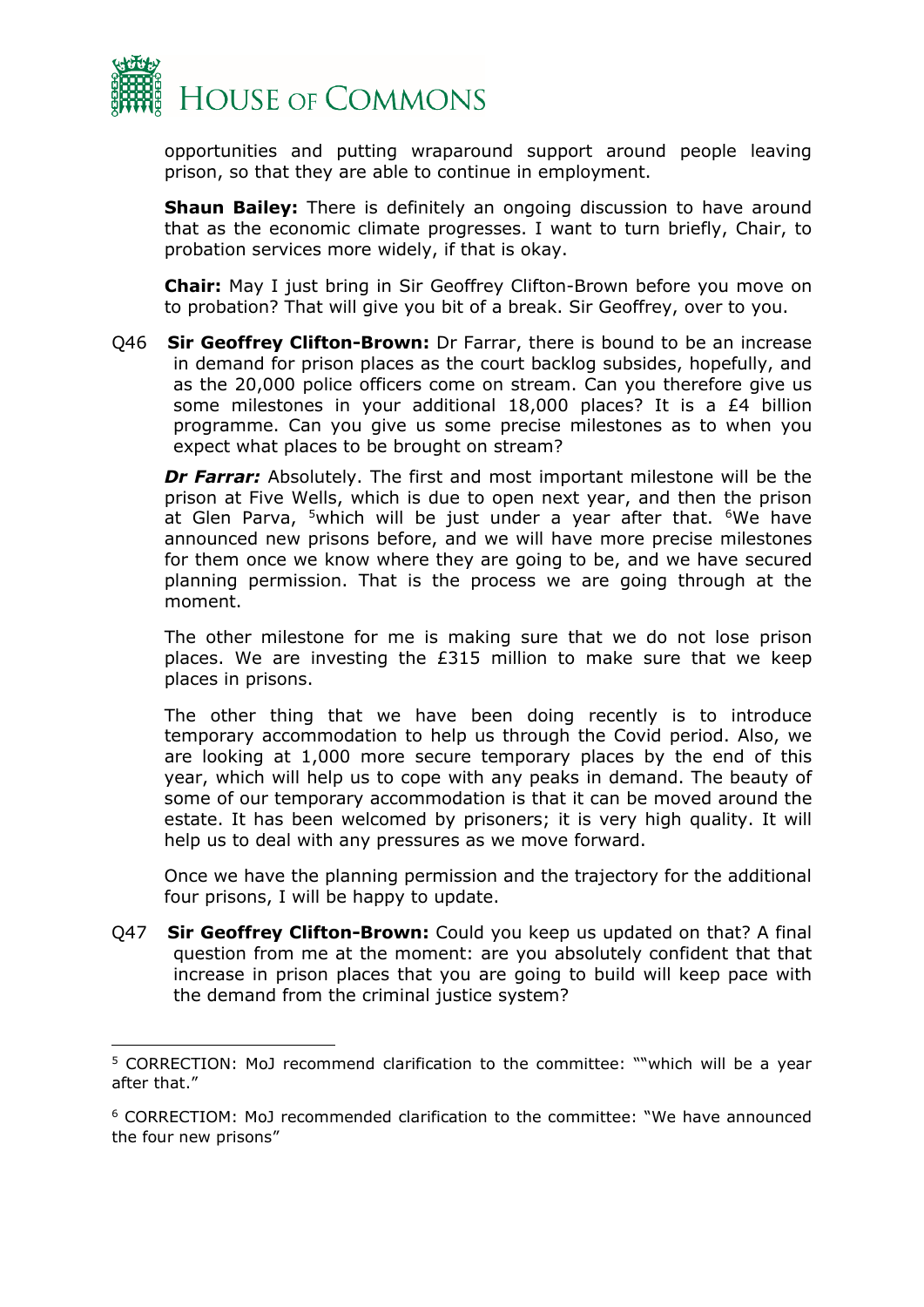

*Dr Farrar:* That is something we will have to keep under review. We are looking to the long term, and we will continue to do that—

Q48 **Sir Geoffrey Clifton-Brown:** With great respect, Dr Farrar, it was not something that you were going to keep under review. Is all your best information telling you that the building programme will be quick enough to keep up with demand? Ms Romeo would like to come in—please.

*Antonia Romeo:* The first thing to say is that we are completely clear that we will have enough places for everyone who is sentenced. We have the 18,000, and the money—the four-year settlement of £4 billion—is a game changer in this regard, because of the 18,000 places that Jo has already described. We have really clear milestones for that. Jo mentioned the rapid deployment cells. Those are also a game changer, because they are much more flexible accommodation. We have predictions—you will have seen them; we have published them—of what will happen to the population, but the lessons of the past are that we have to allow ourselves the flexibility in case something unexpected happens. Even though we are bringing Five Wells on stream—by the way, to Mr Bailey's point, that is already creating over 200 jobs in that area, just through the build—as well as Glen Parva, Full Sutton and the rest, subject to planning permission, we have to be able to do something else, because building cannot be sped up. We have to plan for that, and the rapid deployment cells will really help us.

**Sir Geoffrey Clifton-Brown:** That is helpful. Thank you, Ms Romeo.

**Chair:** Thank you. Back to Shaun Bailey.

Q49 **Shaun Bailey:** I will turn briefly to the probation service more generally. Dr Farrar, and perhaps Mr McEwen, what work are you doing to ensure that CRCs are not withdrawing early?

*Dr Farrar:* We are working closely with CRCs and their parent companies We are very close now to the June date, and we are confident that no one will be withdrawing early. At the moment, we are in the transition phase until June, so I think I can assure the Committee that CRCs will not be withdrawing early and that we are on track for our June date.

Q50 **Shaun Bailey:** To touch on that, have you done any sort of modelling or worst-case scenario planning, were they to do so? I know you have said that you are pretty confident that they will not, but we still have four months to go. I am conscious of the need to understand whether you have done any work around that or any contingency planning, in case they do.

*Dr Farrar:* Yes, we have. In fact, as you know, one of them was not able to continue and we had contingency plans—that service was taken over by another CRC. Of course we have contingency plans in place, including bringing services in-house, but we are so close to the deadline now that I am really confident that the CRCs will continue until that point. If not, we will be able to manage that.

Q51 **Shaun Bailey:** As we come to that run-down phase, what will you do to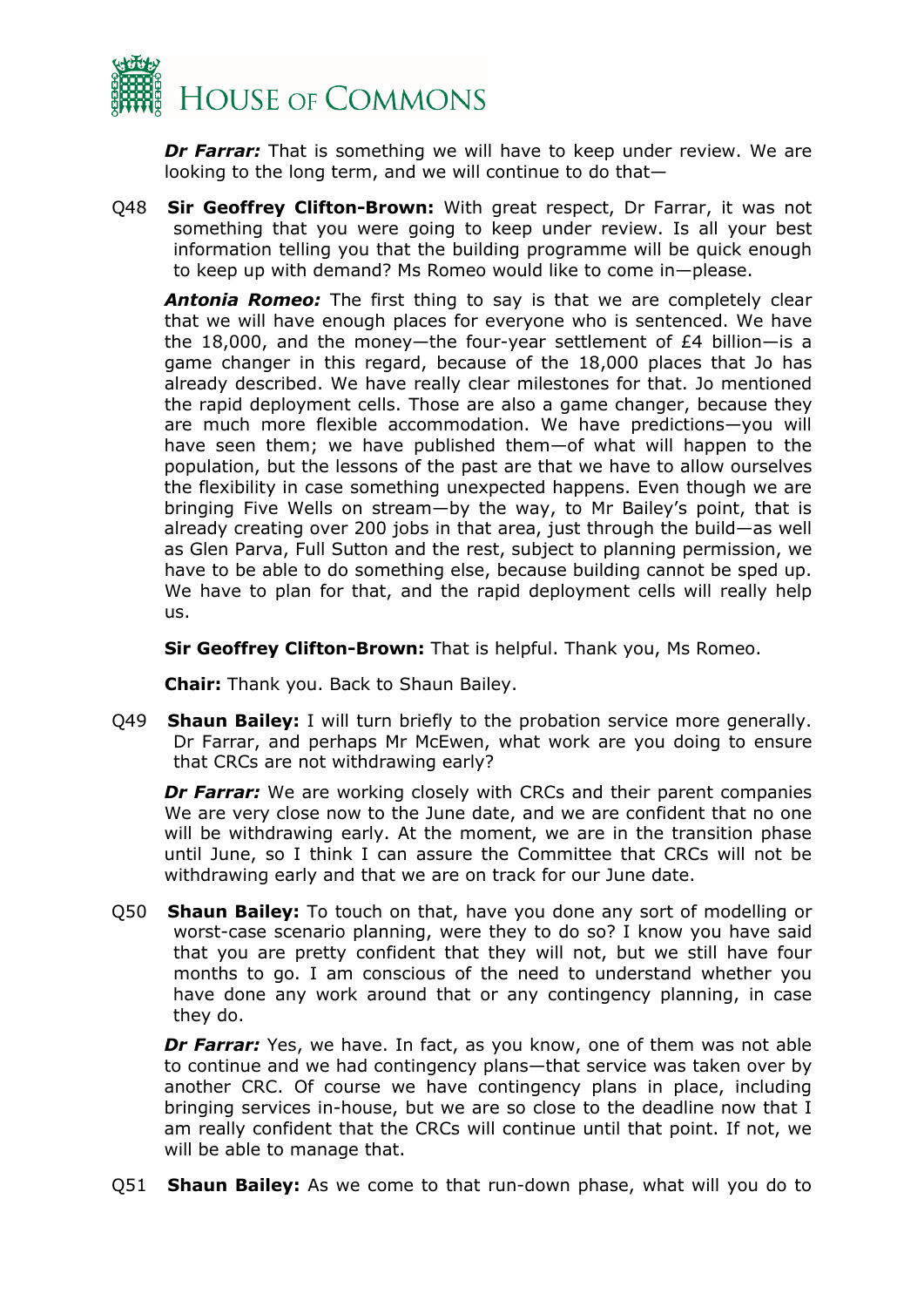

ensure that the quality of that service remains the same? You will have those players withdrawing from the sector, so how are you ensuring that those service levels remain consistent throughout that transition period?

*Dr Farrar:* I think we can learn some lessons from Wales. We have seen service levels continue to stay as they were and, in fact, improve, because we have already moved to one service in Wales. That has given us a lot of important learning. We also have a really strong transition plan, which, through the pandemic, we have continued to resource. We have made sure that we will bring over all the services in June. We will then take our time to make sure that the transition runs smoothly. For example,  $\frac{7}{1}$  we will not split caseloads immediately or bring them together. We will do that over a period of some months to ensure that people have the necessary training.

We have already done some things to help with the transition. At the moment, we are rolling out laptops and telephones to all our staff so that they will be working on the same system. We have brought our digital systems in-house so that we can ensure that the systems can continue after the transition. We have put an awful lot of work in place to make sure that, from day one, we will continue to run the service and will then slowly start seeing improvements, with the additional investment in probation services and as people are trained and can take on mixed caseloads as well.

Q52 **Shaun Bailey:** Just so I understand: in short, during this transition, you are pretty confident that service levels will remain the same, that the risk of the CRC withdrawing is relatively low, and that, going forward, once the transition is complete, there is a plan in place to build on existing services? Do I understand correctly from your response?

*Dr Farrar:* Yes, you are. We also have a fortnightly exit steering committee that challenges me and gives us the right scrutiny and assurance, to ensure that we are on track for a smooth transition and that we continue to be able to run services from June.

Q53 **Shaun Bailey:** Turning to the work of probation officers more generally, how are you monitoring their caseload?

**Dr Farrar:** We monitor the caseload of probation officers, and we know their caseloads. We know that they have been high and, particularly for the NPS, that the case mix has changed since we introduced the system of CRCs and the NPS. We know that we need to make sure that they have more balanced caseloads; that is why we are investing the extra £155 million in the service. That will mean more staff and lower caseloads, but it will also improve our IT to ensure that people are able to do things more efficiently—for example, doing more remotely rather than having to come back to the office under a more paper-based system, which was taking up

<span id="page-26-0"></span><sup>&</sup>lt;sup>7</sup> CORRECTION: MoJ recommended clarification to the committee: "For example, we will not bring caseloads together immediately."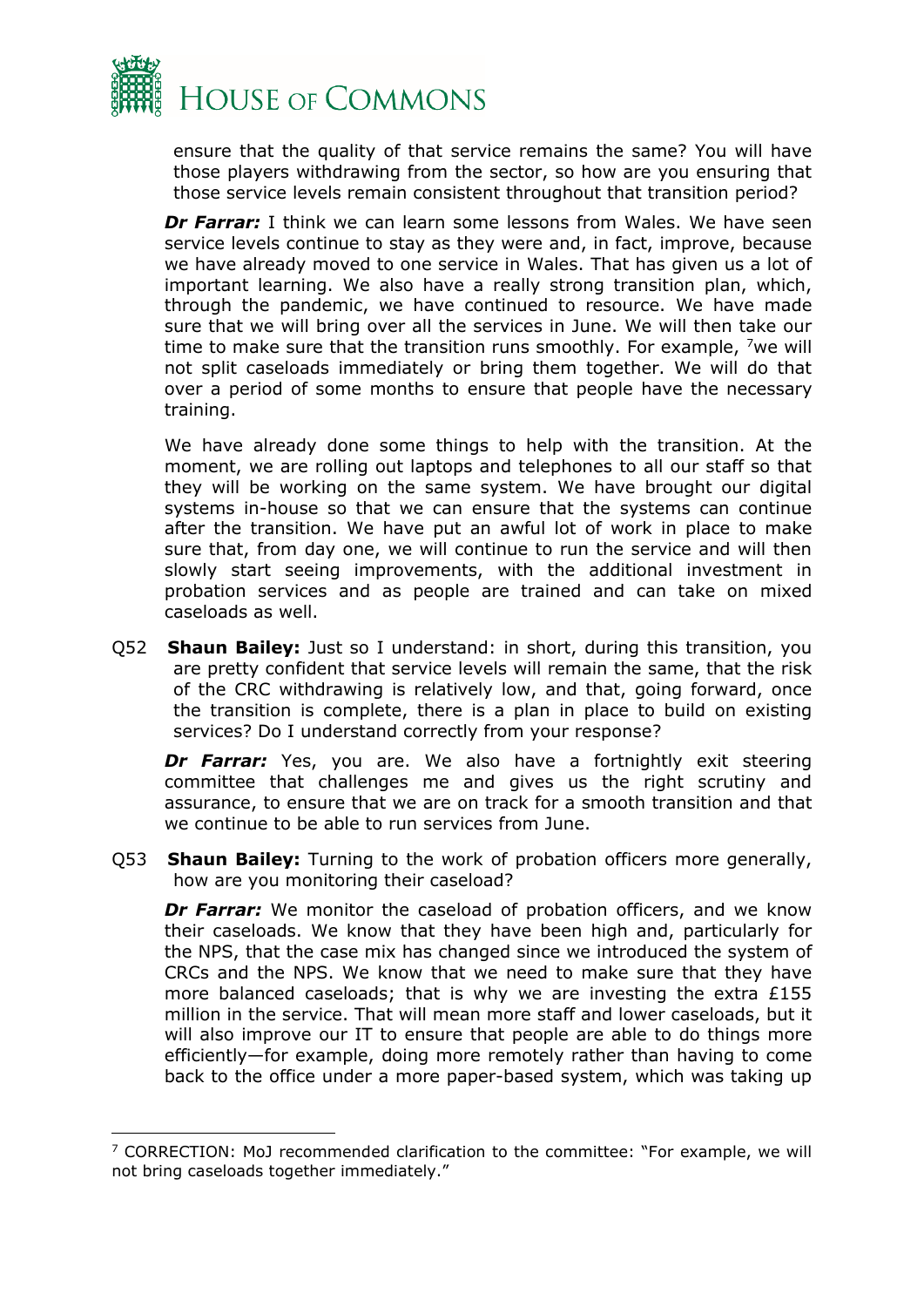

quite a bit of their time. That should improve accuracy as well time, and more staff should improve caseloads.

Q54 **Shaun Bailey:** Have you set yourself a timeframe for when you want to see those improvements implemented or the results of those improvements come in? At the moment, caseload is very high. What deadline are you setting yourself?

**Dr Farrar:** We have increased the budget this year to £1.1 billion—that is quite a substantial increase. That will see a reduction in caseloads, so over the next year—I will want to monitor this—as we undertake transition, bring in new staff, and then mix caseloads, we will see steady progress on the case mix of probation officers and on the number of cases that they deal with.

Q55 **Shaun Bailey:** When it comes to modelling more generally, do you have any sort of modelling on the threshold at which you would consider a caseload overwhelming, where an officer might be overwhelmed by their caseload? Rates are quite high, and the risk you might run is hidden in examples of officers being overwhelmed. Do you do any sort of modelling around that to ensure that you can sweep in and remediate quickly?

**Dr Farrar:** Yes, and we do rely on our local probation leaders to monitor the caseloads of their staff. It very much depends on the people; each case is individual. Sometimes a higher caseload might be manageable, but a lower caseload might involve a lot more detailed work. At the moment, the information that I have is that caseloads are high but manageable, but we would like to bring them down. We monitor that on a local and regional basis.

Q56 **Shaun Bailey:** Have you got any modelling about any increase in demand? Obviously, the Government have committed to increasing police numbers, moving out of lockdown, and service levels coming back to prepandemic levels, and hopefully expanding as well. Have you done any work around increased demand on the probation service? What will that look like for an officer on the frontline?

*Dr Farrar:* We have started that modelling. We are working with the police and the Home Office to try and understand more about what the focus of those police officers will be. Obviously, some of it will be on reducing reoffending, where they will work closely with probation officer on integrated offender management. That is a different way of working that doesn't increase caseloads, but it helps to manage things more proactively. So, yes, we are monitoring that. [8A](#page-27-0)rguably, the increased investment in probation services was to take account of any increase in demand. We will keep that under review,  $9a$ s the evident new spending appears.

<span id="page-27-0"></span><sup>8</sup> CORRECTION: MoJ notified the committee of a Typo error: "Part of the increased"

<span id="page-27-1"></span><sup>&</sup>lt;sup>9</sup> CORRECTION: MoJ notified the committee of a Typo error: "as we enter into new Spending Review periods."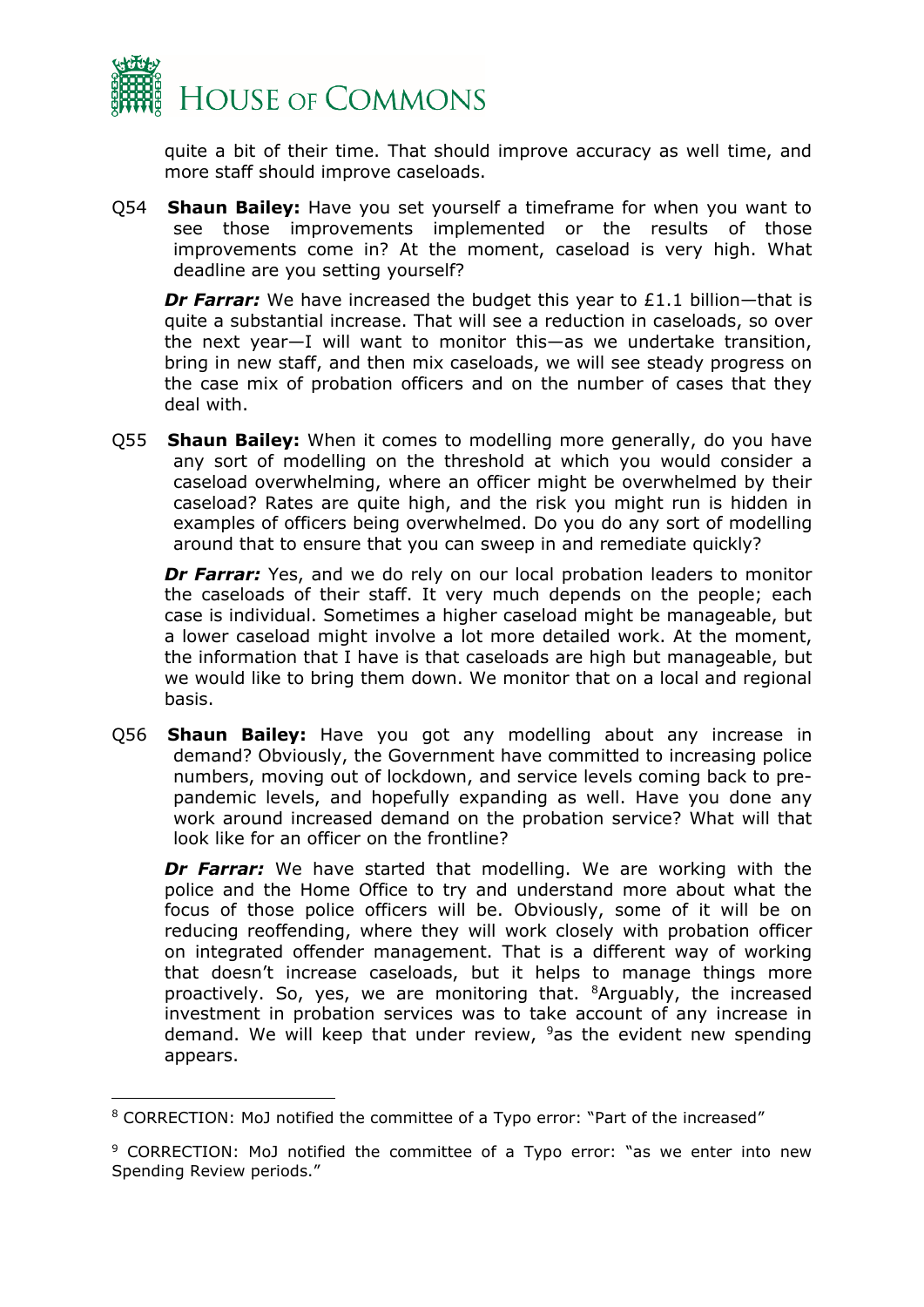

Q57 **Shaun Bailey:** Finally from me, in terms of focus, not just on recruitment but on retention, can you go into more detail about the work you are doing to ensure organic progression within the probation service, as well as expanding recruitment?

*Dr Farrar:* <sup>[10](#page-28-0)</sup>I think retention in the new service is welcome. <sup>[11](#page-28-1)</sup>The staff there are very excited about having a mixed caseload. That will help us with our retention rates. We are also putting a lot of investment into new training and development for staff, and we are introducing programmes that allow people to progress.

If you come in at the level below probation officer, then we are looking at programmes that will allow you to progress to become a probation officer, and have the right training and development to be able to do that. As you know, it requires a degree qualification,  $12$ so we are looking at ways that we can do that across the service, and at ways to bring people in at different leadership levels, to make sure that we have exciting careers and opportunities, so that we can attract people into one of our services midcareer, for example. That is helpful to the way that we operate.

**Chair:** Thank you. We will leave it there for now, Mr Bailey. We can bring you back in later. Sir Bob Neill.

Q58 **Sir Robert Neill:** Good to see you again, Dr Farrar. Can I come back to the point about the 20,000 police officers? Mr Bailey was talking in terms of pressures on probation, but I suppose that the real question mark is the pressure that that is going to make when it gets to people coming into prison. Inevitably, it will lead to an increase—*[Inaudible.]* What is the modelling that is being done?

**Chair:** Sir Bob, your sound was a little bit broken. Try again.

**Sir Robert Neill:** What is the modelling being done by the Home Office around likely impacts on prison populations?

**Dr Farrar:** I think I got most of that, Sir Bob. I am talking about the modelling that we do. The permanent secretary might want to say more about this, but we do some detailed modelling across the MOJ and with our partners. At the moment we are working with the Home Office to understand more about where police activities will be focused. Some of that, as I said earlier, will probably be focused on reducing crime and we

<span id="page-28-0"></span><sup>10</sup> CORRECTION: MoJ recommended clarification to the committee: "I think the new service is welcome."

<span id="page-28-1"></span><sup>&</sup>lt;sup>11</sup> CORRECTION: MoJ recommended clarification to the committee: "The staff are very excited about having a mixed caseload."

<span id="page-28-2"></span><sup>12</sup> CORRECTION: MoJ recommended clarification to the committee: "so we are looking at ways that we can do that. Across the service, we are looking at ways to bring people in at different leadership levels, to"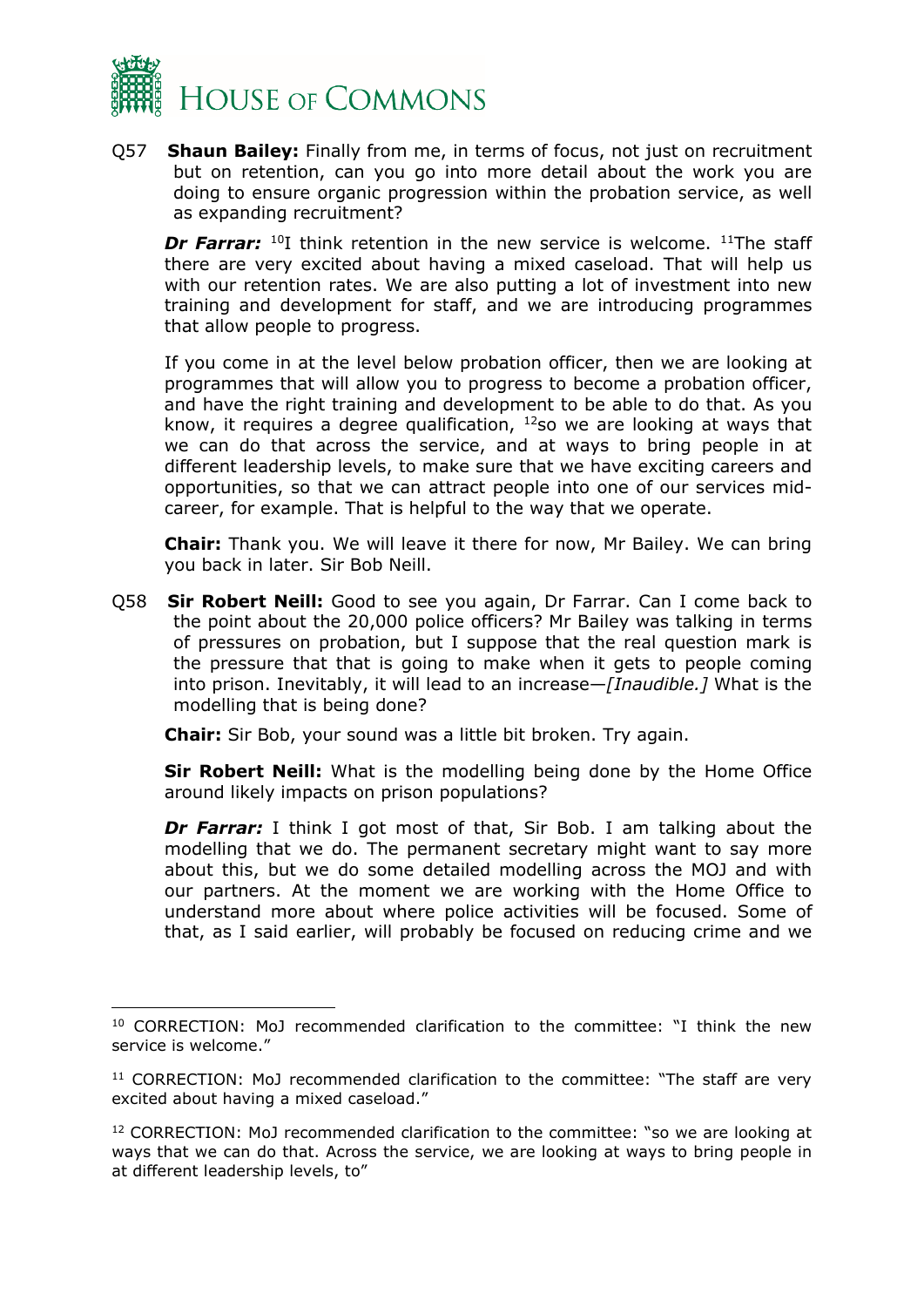

know some of it will be focused on integrated offender management, [13](#page-29-0)but we do—

Q59 **Sir Robert Neill:** I get that. To cut to the chase, do we have any estimates as to the likely increases in the prison population as a consequence of this as yet?

*Dr Farrar:* We are modelling that at the moment. Our published projection figures say that we think the prison population will be just over 98,000 in September '26. That is why we are building additional prisons to be able to meet that demand.

Q60 **Sir Robert Neill:** Maybe Ms Romeo can help us, but what guarantee to do you have as to the revenue funding for the staff of those prisons and the continuing maintenance of the existing estate?

*Antonia Romeo:* Perhaps I will make a comment here. The first thing to say is that, as Jo says, we had our population projections published in November. They do set out this gap. We are confident with both the plan that we have in place for the 18,000 places, that we will have enough spaces, but also, as I mentioned, the rapid deployment cells give us that additional flexibility.

Obviously the SR has given us certainty for the prison build but not, as you rightly note, Sir Bob, certainty for the in-year—this is the conversation of SR21—to have the resource in place to do both the rapid deployment cells and also the resourcing and the staff. But we are confident that we will have plans to be discussing with the Treasury, and that we will have spaces and the resource to deal with everyone who is coming into prison, as a result of that uplift. The final thing to say is we did, of course, in this year's SR, SR20, get an extra £275 million uplift for that demand—so specifically for both Covid and the 20,000 additional police officers.

Q61 **Sir Robert Neill:** The Justice Committee and, I think, this Committee and also the chief inspector of prisons—the current and the previous one have all commented upon the unacceptably high level of the maintenance backlog of the prison estate. What is the target for reducing the backlog and what do you regard as an acceptable level to have it at? Clearly it is nothing like acceptable at the moment, because of the adverse reports from the chief inspector on the condition of prisons.

*Antonia Romeo:* Perhaps I will comment first, and then Jo might want to add something. I think my predecessor said to this Committee that there had been some impacts of previous SR settlements that have led to inadequate maintenance into the prison estate. The legacy is not great. The £315 million that we have been given for this year to do that investment, to do that maintenance, is going to be essential. We obviously need to keep that up. So we know we will need to have, if not something

<span id="page-29-0"></span><sup>&</sup>lt;sup>13</sup> CORRECTION: MoJ notified the committee of a Typo error: : "but we do model the prison population –".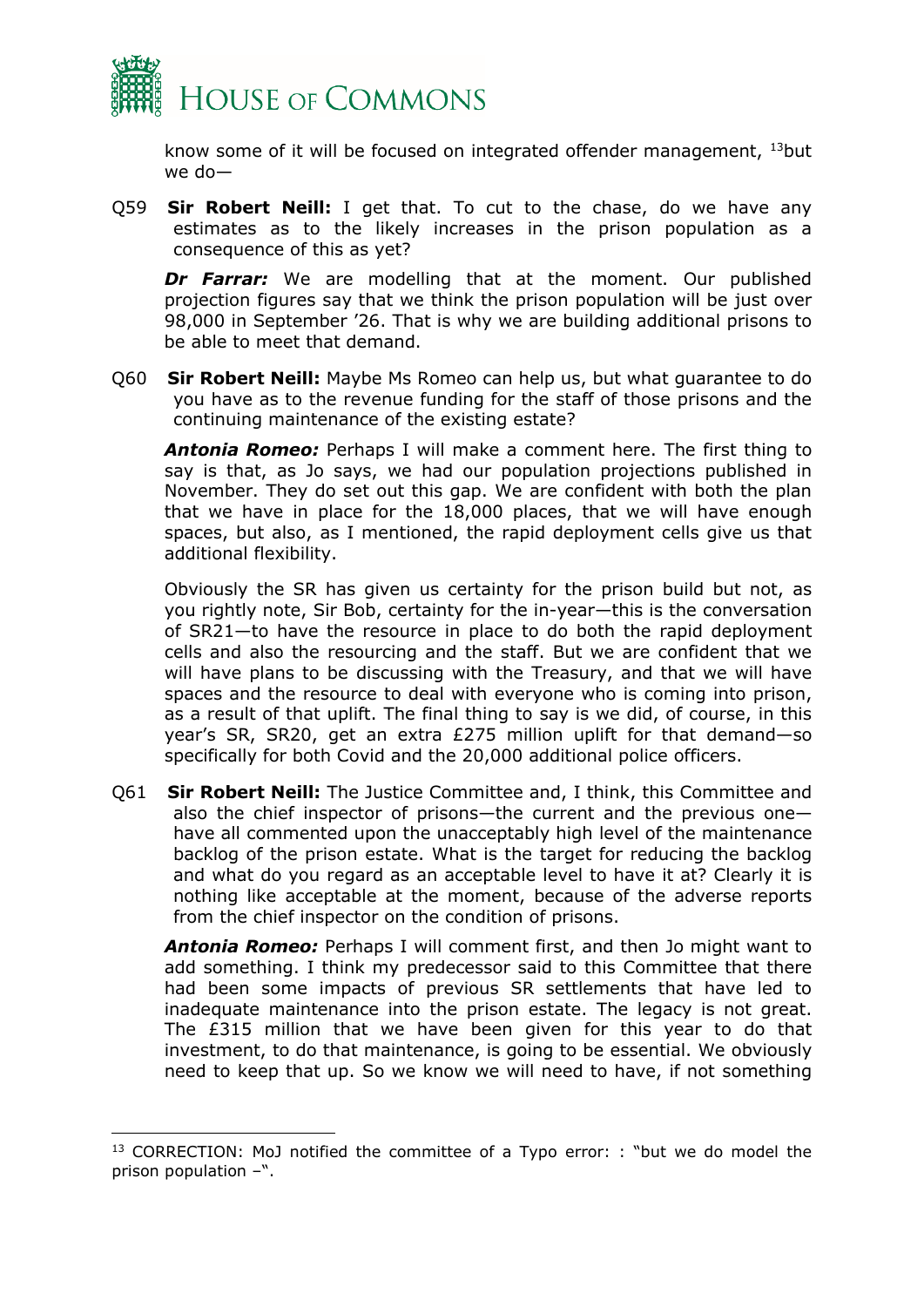

that high, then something significantly high over the coming years, because, as you say, the backlog is really huge.

The 1,200 places that we put in—temporary accommodation for Covid are all safe and secure, and decent, but we will want to keep working on those places. Then, of course, if it turned out happily that prison population projections were not as high as the central projection, we would be in a position where we could start to close some of the less good legacy estate. But what we are able to do with that money is refurbish and improve some of the estate that we had to close, because frankly it was below an acceptable level, and we are going to be able to bring that on stream. That is of course also in our projections in the 18,000 places.

Q62 **Sir Robert Neill:** Even with the £315 million, the backlog would still not be at an acceptable level, would it?

*Antonia Romeo:* To some extent any backlog of maintenance—anything above zero—is at some level unacceptable.

Q63 **Sir Robert Neill:** But it will still be remaining at much higher levels than is historically the case, because there are many years of accrual of backlog that need to be dealt with. What's the long-term programme for reducing that accrual?

*Antonia Romeo:* It obviously depends on the funding. We have got a backlog of up to about £1 billion. We have got £315 million this year that we can work with and we are going to keep needing money in subsequent years in order to get that backlog down. I will be making this case to the Treasury—

Q64 **Sir Robert Neill:** This is the final point from me—back to Dr Farrar. I recognise, and you have said it, and I agree with you, the prison staff are doing amazing work during the current pandemic, under difficult circumstances, and we all ought to recognise that. However, Dr Farrar, or Ms Romeo, I don't know if you heard Charlie Taylor, the current chief inspector, on the "Today" programme this morning. He was expressing real concern about the way restrictive regimes in some prisons are affecting both physical and mental health. He talked in terms of a "deep malaise" among prisoners. That is pretty troubling language to have from a chief inspector, isn't it, Dr Farrar?

**Dr Farrar:** We have been doing a lot of work with prisoners during this period to understand the impact on their mental health. We have also published—which the Committee will probably be interested in—our insight study on our website of the interviews we have done with a number of prisoners and prison staff during this period. For us the key lesson that prisoners have said—and I mentioned it before—is the one-to-one support of the staff. They have mentioned kindness and support during this period, which has had a real impact on them—doing good together and the camaraderie, but also the contact with family. That is why we continue to prioritise, and are continuing to increase, the number of video visits. We are up to over 5,000 video visits a week now. We are also continuing with the PIN credit so that people can phone their family, and we are also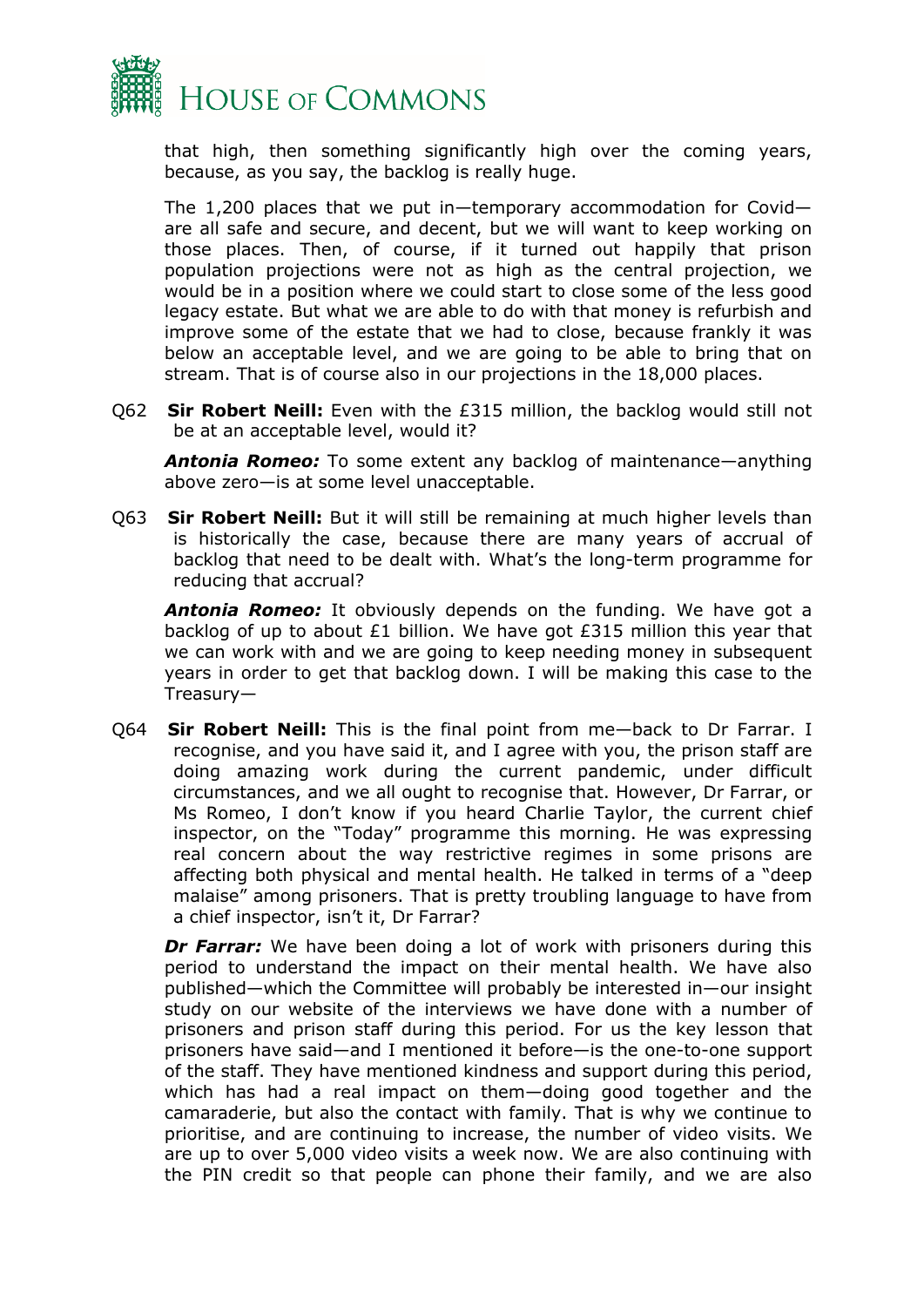

making handsets available for prisoners to ensure that they can keep in contact with family.

We have improved our distraction packs, working with our education providers, so that people have things to do with themselves. Obviously, as soon as is practical, we will start to open up regimes again. As I have said, we are learning about how we open up regimes and what prisoners have found important during this period. I refer the Committee to the statistics that we have published recently, which have shown a reduction in selfharm and self-inflicted deaths, which is really important and shows that some of the things that we are doing are helping prisoners with their mental health during this period.

Q65 **Sir Robert Neill:** The chief inspector talked favourably about the way that, during the summer, HMP Bristol had been able to get about 50% of inmates out of cells and engaged in purposeful activity. What is it that prevents the good work at Bristol from being the norm, rather than something that is a matter of exceptional comment by the chief inspector?

*Dr Farrar:* It is very difficult, because we have been in the middle of a pandemic, and we have seen different things in different areas. In the south-west, for example, the rates have been generally lower than in the rest of the country—not all the time, but some of the time. In the summer, Bristol was able to open up. That has not been the case for all our prisons, but it is not the only prison where we have seen good practice.

What we do as a service is monitor regimes. We monitor each prison to see how long they have people out of their cell. If we feel that people are not doing as much as they can, we have a Gold team that will intervene and talk to governors about what more they can be doing. We are generally seeing improvements. The difference in this second wave is that we have been able to keep some really important work going—not just through ROTL, but within prisons. That has allowed a larger number of people to be out of their cell for longer across the estate.

Q66 **Sir Robert Neill:** Thanks very much. This is the final point from me, Ms Romeo. Our Select Committee's report on 20 February on dealing with backlog and maintenance estimated that you need something like £450 million a year over 25 years to deal with legacy estate and continuing degradation, which is an issue with the old estate. Does that strike you as being an achievable figure? I appreciate that it is a political matter that your political masters may have to do, but that's the scale of the issue that we are dealing with, isn't it?

*Antonia Romeo:* We are absolutely focused on a decent, safe environment. The new builds, of course, will help, because you have to maintain less, so we want to do both.

We think that the £315 million—by the way, when I said "this year", I actually meant next financial year, as it were—goes a significant way towards your £450 million. Perhaps if we had you on the team, we might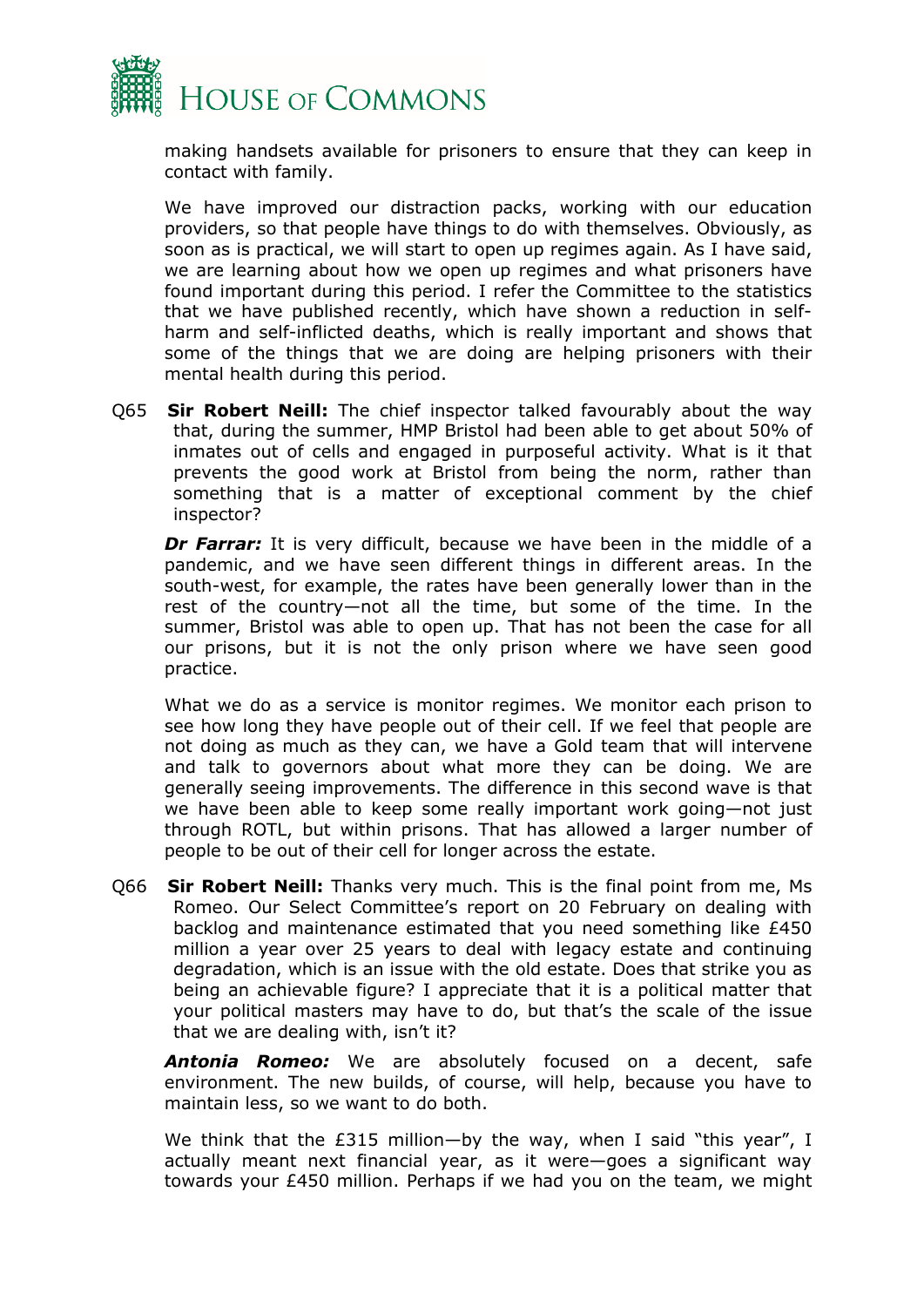

have achieved £450 million. We are completely clear that we want to get more money for this for the maintenance, so we will be keeping going. I don't know whether James, our CFO, wants to say something on this.

**James McEwen:** On the analysis from that report, Sir Bob, you talked about £450 million: that was a combination of maintenance and new build places. Our estimates will change over time, particularly as we bring on new aspirations and capacity.

For 2021-22, if we look across maintenance and our new build programme, we will be investing over £1 billion of capital in the estate, so on any measure we are doing what we said we would do, which is to bring forward a really ambitious plan. We also have a multi-year plan, funded through the spending review, on new capacity. That doesn't extend to maintenance, but we are working really closely with our colleagues at the Treasury. [14](#page-32-0)Some £315 million against what we are spending this year, and £175 million on maintenance—it is a significant uplift. It is at the upper end of what we could do, in terms of ramping up our ability to expand our capacity. It is a fantastic down-payment.

**Chair:** We will come to the numbers in a minute.

**Sir Robert Neill:** It is a sustained revenue commitment. Thank you very much.

Q67 **Chair:** Thank you very much, Sir Bob. I will come to you, Mr McEwen, on the numbers. You have just given a very positive spin, but your predecessors as perm sec and finance director had to grapple with the fact that there wasn't a settlement for the prison building programme. They had to raid the revenue budget for the capital, which has led to this maintenance backlog, so the long-term plan is absolutely critical.

You have £4 billion over four years for about 8,000 prison spaces—I think you referred to that earlier, Ms Romeo—and you have £315 million this year for maintenance of the old estate, but you still have a huge backlog. Are you confident that you have indications from the Treasury that you will be given enough money in the forthcoming spending review to maintain this? It doesn't take much of a slip for you to be back in the same position as your predecessors. Let's go to Mr McEwen first on the numbers.

**James McEwen:** Just to clarify some numbers, it is £315 million for maintenance for next year.

Q68 **Chair:** So significantly short of the £450 million.

James McEwen: The £450 million-I have the report in front of me-was about replacing major assets as well as maintenance costs. We need to look across new builds and maintenance when referring to that number. Our programme for new builds is for 18,000 places.

<span id="page-32-0"></span><sup>14</sup> CORRECTION: MoJ recommended clarification to the committee: "Some £315 million against what we are spending this year, which is  $£175m$  on maintenance - it is a significant uplift"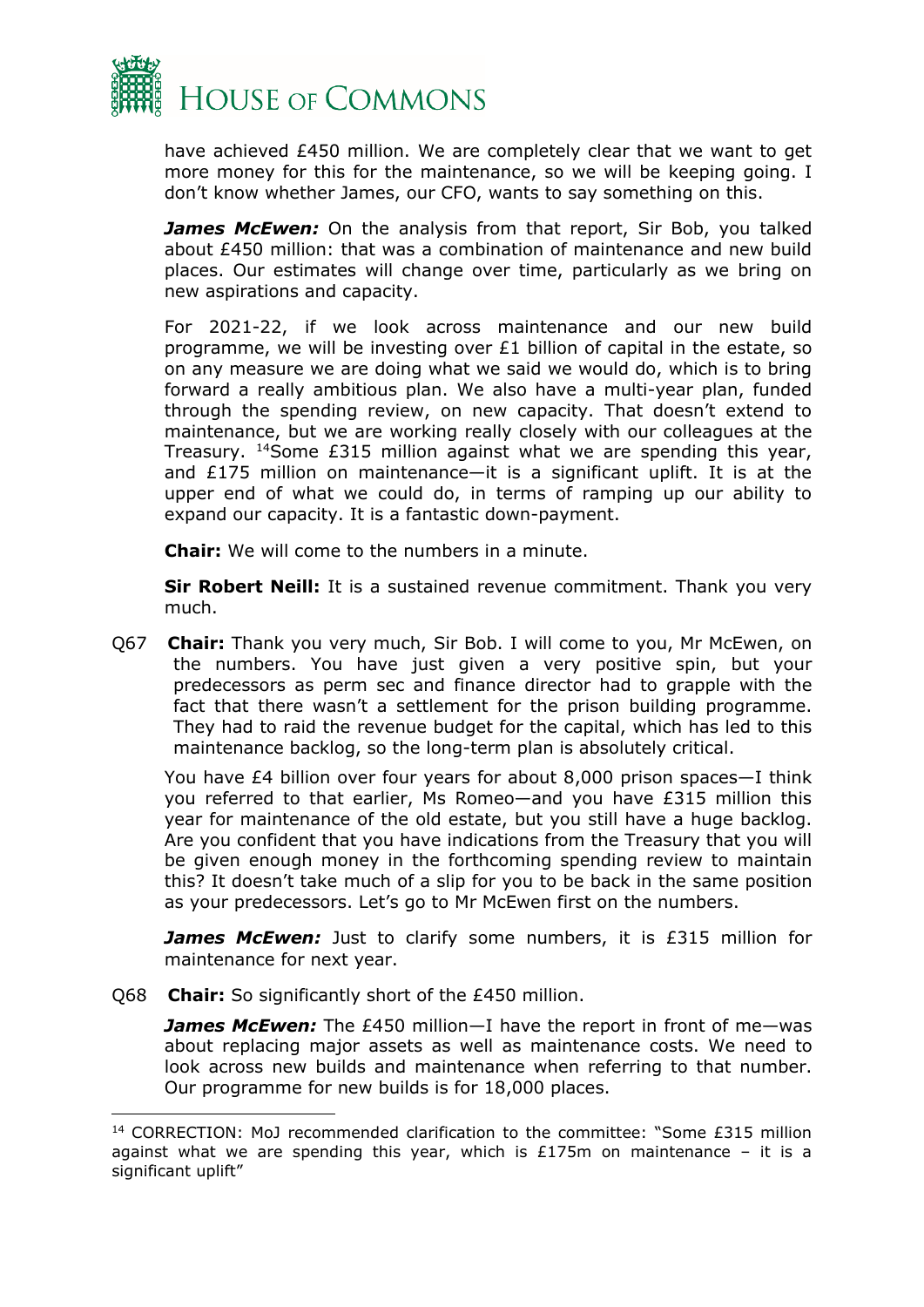

Do I have confidence? This year, we are spending around £175 million of capital on maintaining prison estates. We work really closely with our spending team in the Treasury, and they have heard our argument. They understand the dilapidation on the estate. Again, the reports refer to our projections on capacity.

On average, we would expect to lose, on the current standard of the estate, around 500 places permanently per year. The Treasury understand that. They understand the poor value for money of building new places and then seeing existing assets fall out of use. That change, from £175 million to £315 million, is a fantastic signal that our Treasury colleagues, who are really alongside us on this, are listening and are trying to give us the financial power that we need to start to turn the corner. That should start to turn the corner.

Q69 **Chair:** Certainly, we were heartened see that. Perhaps you can come in on that, Ms Romeo, but I think the other question here is the building programme. If it delays at any point, you will have an awful cost loop. A delay in places means more money on maintenance on the old places, which is not very cost effective and is bad for the prisoners and bad for rehabilitation.

We know all the arguments. Can you answer on the point we just raised, but also talk about how confident you are that the building programme will finally get on track and deliver?

*Antonia Romeo:* Of course, the answer to both of those things is your second point: the credibility of us to deliver the programme. One of the things that we believe will help our work with the Treasury to secure that additional money in the next spending round will be our credibility to deliver the programme.

I think we have a number of areas. This is obviously a huge programme, and we have an excellent team working on it. There are a few areas of risk around it. One is funding. We don't have a risk around capital funding this time, which is of course a benefit. There is always a risk around the demand flows coming into the system and whether it will be enough, but as I say, we think we are building in flexibility to do that.

But there is of course a risk around planning permission—Jo mentioned this. Planning permission issues can delay the programme, so there are some exogenous risks. We are working very closely with MHCLG and local authorities on this, but there are some exogenous risks in the programme that we can mitigate and manage but not completely rule out.

We think we are on track. We will keep close monitoring on it. I will be spending my time scrutinising the programme carefully with James and others but, none the less, those risks do remain.

Q70 **Chair:** Thank you. On the spending review generally, single-year settlements are very challenging. You have come into this Department, where, as I said at the beginning and as Sir Geoffrey highlighted, plates are spinning. It does not take much for something to go wrong, and you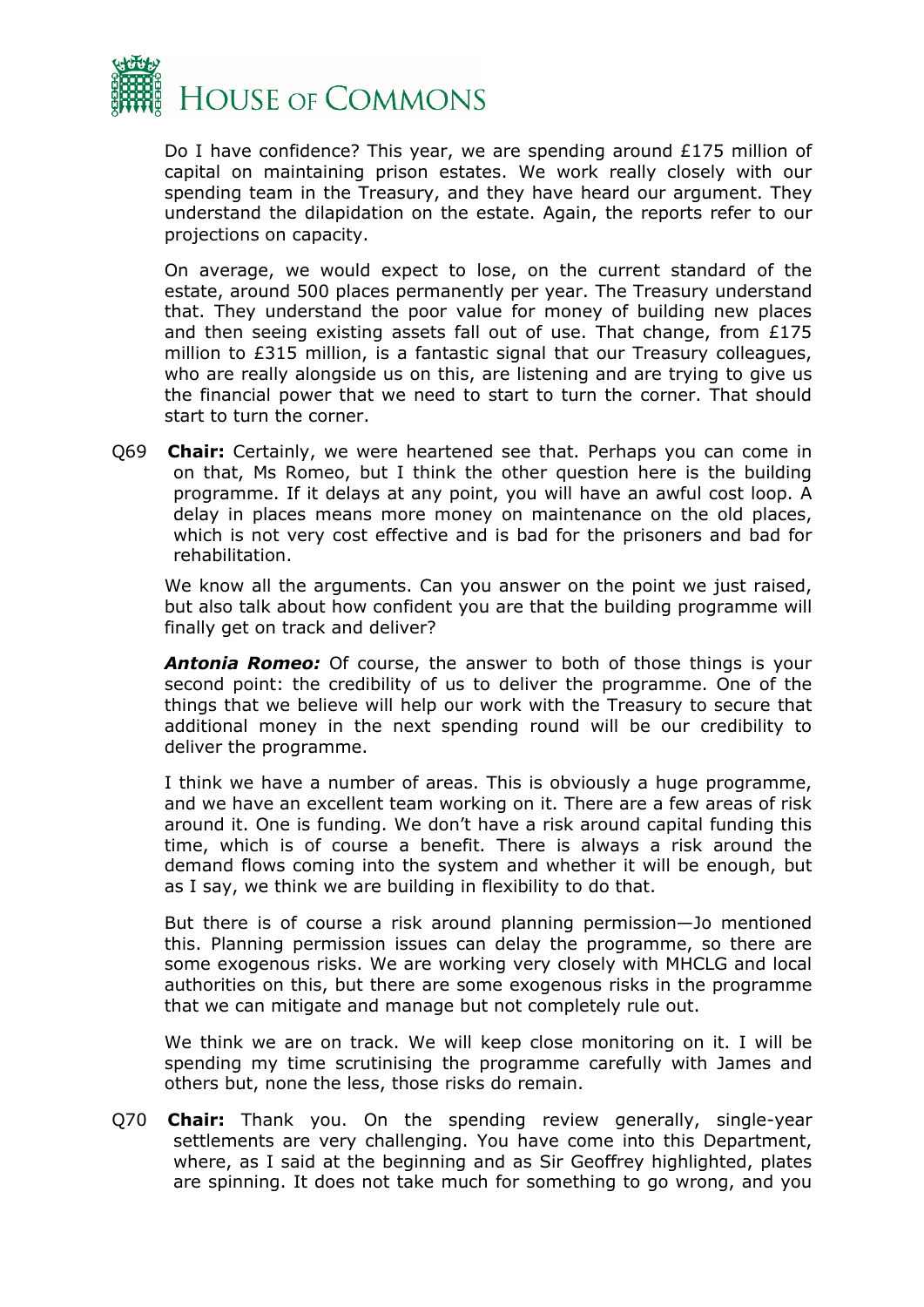

have had Covid.

As permanent secretary, what are your biggest worries about what you have come to oversee? What are your priorities over the next year? In a way, everything is a priority, but what worries do you have that, if you don't focus on them right now, there will be problems down the line?

*Antonia Romeo:* I think we, as a Department, are obviously carrying a huge amount of risk in these individual programmes. We have talked about some of that in this session.

Despite the excellent work across the whole of the justice system by staff and partners to keep the system going, the impact of Covid, both in terms of what it does to the flow into the system as we come out of the pandemic and, as Jo has described, what is happening in prisons and with probation service users in courts, is going to be a major focus of time. Priority 1 is to ensure that, as we come through and out of the pandemic, we are managing that closely, and the team are obviously doing that excellently already.

In terms of overall risk in the portfolio, I really welcome the new, strengthened IPA. The IPA is strengthening its scrutiny and assurance, because one lesson I think we have to learn is, no matter how well you think you are scrutinising yourself, external assurance is the thing that can show you that.

**Chair:** We would all agree with you on that, absolutely.

*Antonia Romeo:* What I want to spend my time on is making sure that we have proper holding-to-account sessions, with the agencies obviously, but across the whole Department, getting proper grip and scrutiny of these programmes, coming back to some of the stuff we talked about earlier.

We have a number of people and wellbeing risks that I want to focus on, but also some risk on the tech and estate side, as we have discussed. Then of course there is the overall risk that we face that we cannot manage down, which is that we essentially operate where supply meets demand. Managing that risk and that tension is important.

My priorities are focusing on, as you say, all our programmes but the key big ones: the unification of probation, the HMCTS reform programme and the prison estate build, as well as recovering justice and further investment in reducing reoffending, and making sure that we get the outcomes—

**Chair:** So everything is a priority, really. It just rather highlights to us all that the Department has everything on the move all at once. We would love to go into all of these moving parts. We will have you back of course in future, and I know that Sir Bob's Committee will have you in front of it.

We have not touched much on technology. I am going to ask Sir Geoffrey Clifton-Brown to come in on one aspect of technology. That is an area that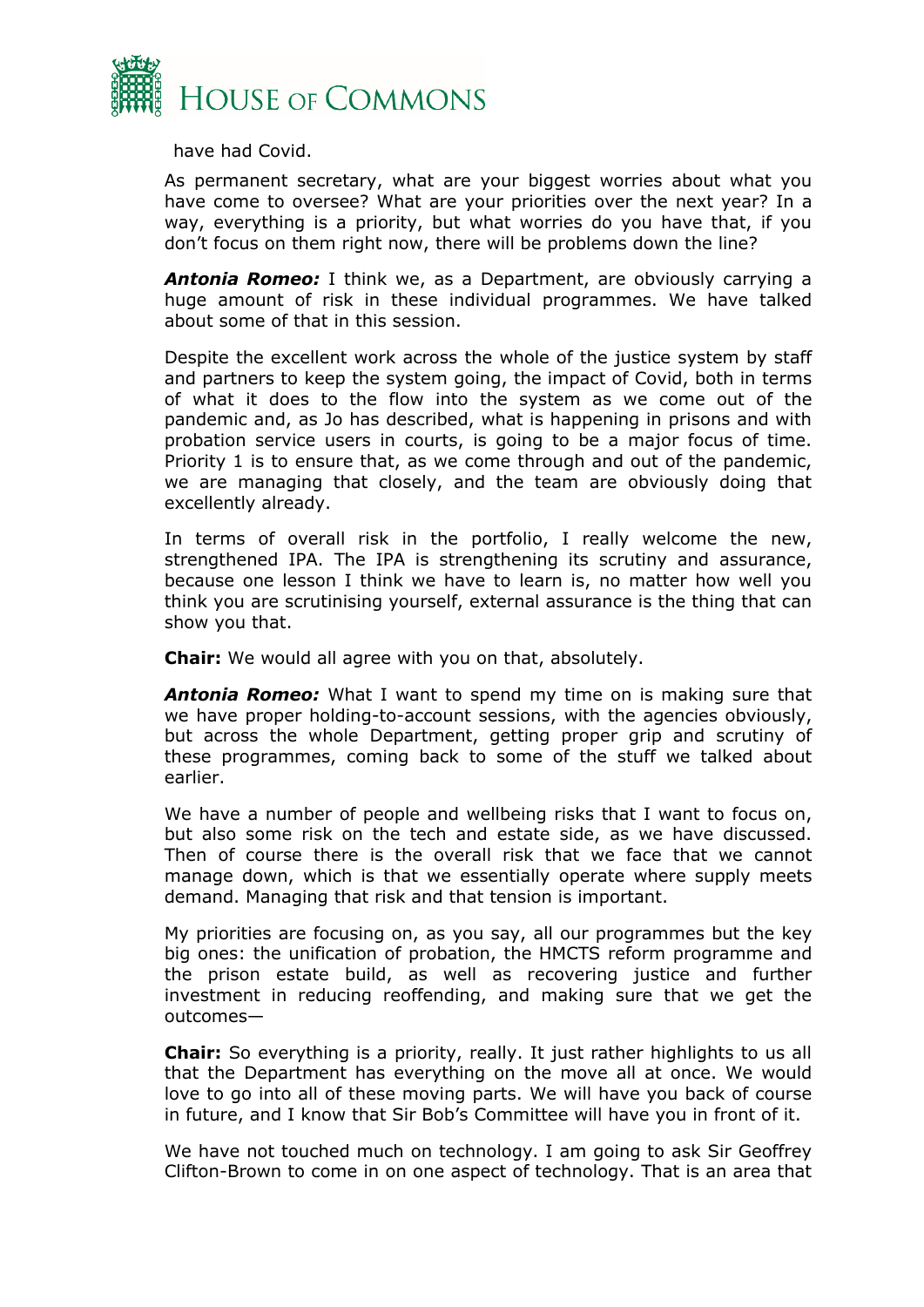

you just brushed through. We recognise that that on its own is a big challenge.

Q71 **Sir Geoffrey Clifton-Brown:** Ms Romeo, I would like to ask you about one of the spinning plates; I am happy for either you to answer it or one of your officials. This Committee has had various hearings on electronic tagging. It has been way overdue and cost a great deal more than it was supposed to. Can you tell us where the programme is at the moment, please?

*Antonia Romeo:* I will give you my perspective briefly, and then Jo will come in with more. The first thing to say is that in terms of actual numbers tagged, we have 3,500 ex-offenders on tagging. That is more than we have had in five years, so that is significant. A really good thing that has happened is the roll-out of GPS tagging, which has been highly successful, and 10% of the number that I just referred to are on GPS tagging. You do not want that for everyone. You need it for certain types of offenders. That, I think, is crucial.

There have been delays in the legacy project. Dealing with the legacy project remains very difficult. There are still delays in dealing with that, but in terms of the new work that we are doing, as you will know Ministers have committed us to electronic monitoring expansion, as part of what has come out of the sentencing White Paper, connected with the reducing reoffending work—a crucial priority for the Department. We are largely on track with the new work but we are still grappling with the legacy. I am sorry for the hospital pass, Jo, but over to you.

*Dr Farrar:* Thank you. There are different parts of the legacy. In terms of the curfew tags and the introduction of GPS monitoring, we have already rolled those out. That has gone well.

The bit that we have had a problem with is the new case management portal. The Committee has asked for that before. We are about 11 months behind. This is due to technical issues between the software and the host environment. We have learnt about that for the expansion programme. Our current delivery forecast is June. We will certainly keep the Committee updated, and we are negotiating delay costs with Capita.

**Chair:** May I thank our witnesses very much? This has been a useful overview of the challenges that we and the Justice Committee have been looking at over some time. I think there is a recognition of the challenges.

We are concerned about aspects of what we have heard today. There are always concerns, frankly, in this Department about the pace of change that is needed, the challenges and the financial challenges. We are heartened by your optimism with the Treasury. Let's see whether that materialises. It is easy to say it; it is harder sometimes to see it through, because it is out of your control.

We wish you the best of luck—three out of four new team members, in effect—but we will not hesitate to hold your feet to the fire on what you have told us today. You got off quite lightly, most of you, on timelines,